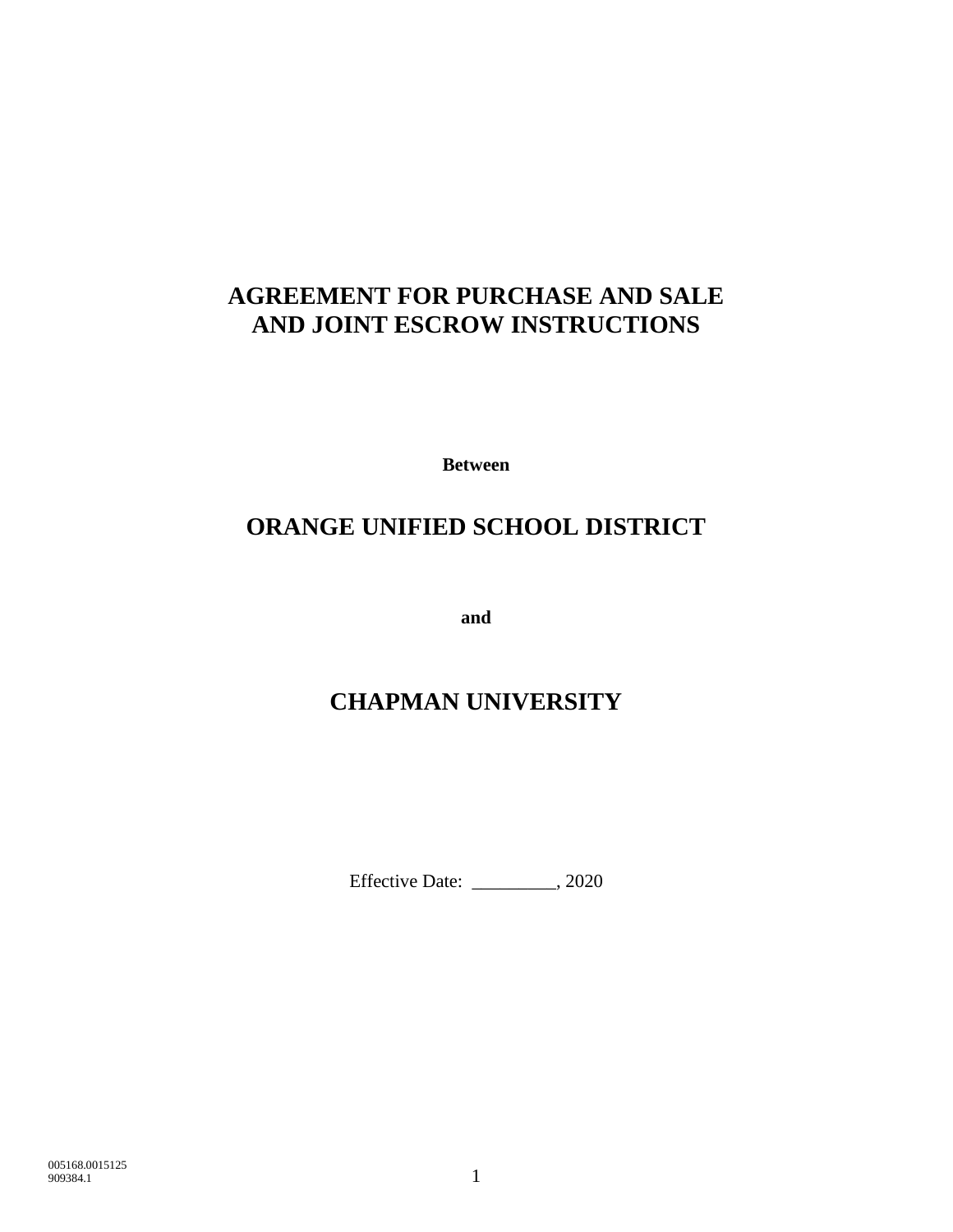### **PURCHASE AND SALE AGREEMENT AND JOINT ESCROW INSTRUCTIONS**

THIS PURCHASE AND SALE AGREEMENT AND JOINT ESCROW INSTRUCTIONS ("Agreement") is entered into as of \_\_\_\_\_\_\_\_\_\_\_, 2020 ("Effective Date"), by and between the ORANGE UNIFIED SCHOOL DISTRICT, a public school district duly organized and existing under Chapter 1 of Division 3 of Title 2 of the Education Code of the State of California ("District" or "Seller" depending on context), and CHAPMAN UNIVERSITY, a California non-profit corporation ("Buyer"). Seller and Buyer are sometimes hereinafter referred to individually as a "Party" and collectively as the "Parties."

## **R E C I T A L S**

A. Seller is the owner in fee of that certain real property consisting of approximately 1.70 acres of land located at 541 North Lemon Street, Orange, California, known generally as the District's former Killefer Elementary School site ("Land") more particularly described in the legal description attached to this Agreement as Exhibit "A," and incorporated herein by this reference.

B. Buyer is willing to purchase the Property, and Seller is willing to sell the Property to Buyer, upon the terms and conditions set forth in this Agreement.

**NOW THEREFORE**, in consideration of the mutual agreements set forth herein and for other valuable consideration, the receipt and sufficiency of which is hereby acknowledged, the Parties agree as follows:

### **A G R E E M E N T**

### 1. PURCHASE AND SALE OF PROPERTY.

1.1 Agreement to Purchase. Subject to all the terms, conditions, and provisions of this Agreement, and for the consideration herein set forth, Seller agrees to sell to Buyer, and Buyer agrees to purchase from Seller, the Property.

1.2 Amount of Purchase Price. The purchase price which Seller agrees to accept and Buyer agrees to pay for the Property is the sum of THREE MILLION SEVEN HUNDRED THOUSAND DOLLARS (\$3,700,000.00) (the "Purchase Price").

1.3 Payment of Purchase Price. No later than 1:00 p.m. on the business day preceding the Closing Date (as that term is defined in Section 3.2) or such earlier time as required by Escrow Holder in order to close Escrow on the Closing Date, Buyer shall deposit with Escrow Holder the Purchase Price, less any previously deposited amounts as required hereunder.

- 1.4 Deposits.
	- 1.4.1 Bid Security.

Buyer's bid security payment ("Bid Security") of Ten Thousand Dollars (\$10,000.00) shall be placed into escrow and shall become a good faith non-refundable deposit upon execution by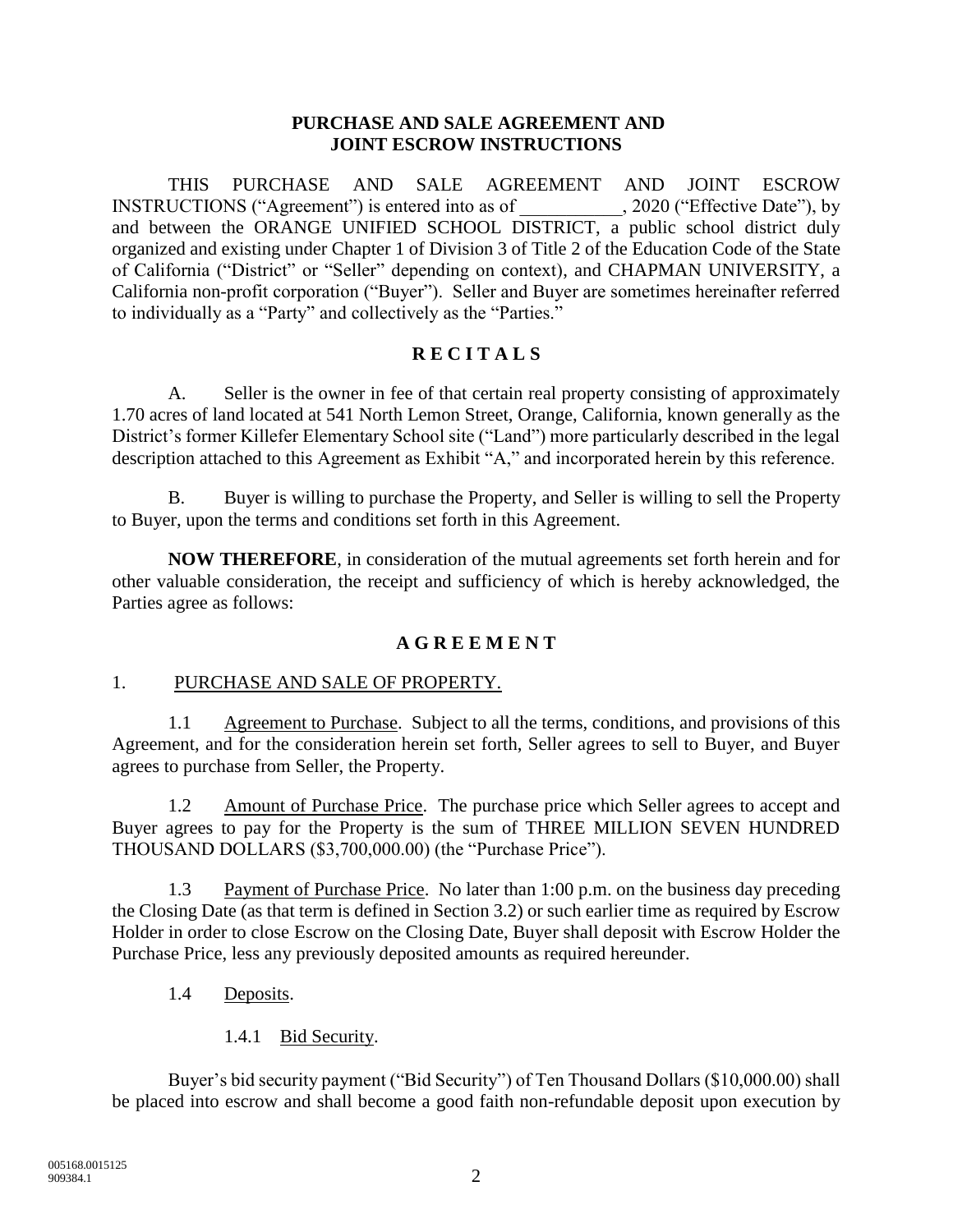both parties of this Agreement. Said Bid Security shall be immediately released to Seller, through escrow, and shall be non-refundable to Buyer should Buyer not purchase the Property for any reason whatsoever, however, should Buyer purchase the Property, said Bid Security shall be fully credited to the Purchase Price.

1.4.2 Additional Deposit. Provided that this Agreement has not been terminated in accordance with Sections 2.5 and/or 2.6 below, immediately following the expiration of the Due Diligence Period, Buyer shall place into Escrow on a non-refundable basis (except as otherwise expressly provided in this Agreement) two and one-half percent (2.5%) of the Purchase Price or SIXTY THOUSAND DOLLARS (\$60,000), whichever is greater (the "Additional Deposit"). Based on the Purchase Price of THREE MILLION SEVEN HUNDRED THOUSAND DOLLARS (\$3,700,000.00) the Additional Deposit is NINETY-TWO THOUSAND FIVE HUNDRED DOLLARS (\$92,500.00). In no event shall the Closing Date occur later than that date which is four hundred and eighty (480) days after the expiration of the Due Diligence Period ("Outside Closing Date") or except as otherwise expressly provided in this Agreement. The Additional Deposit made prior to the Closing Date (i) shall be immediately released to Seller through Escrow, (ii) except as otherwise expressly provided in this Agreement, shall be non-refundable to Buyer and (iii) shall be fully credited toward the Purchase Price should Buyer purchase the Property under the terms of this Agreement.

1.4.3 Retention of Bid Security and Additional Deposit. The Bid Security and the Additional Deposit (collectively, "Deposit Payments") received by Escrow Holder will be, until the release to Seller or the Close of Escrow, as applicable, kept on deposit in a federally insured State or national bank.

1.4.4 Interest. Escrow Holder shall be required to hold the Deposit Payments in an interest-bearing account, with interest accruing for the benefit of the Seller.

# 2. INSPECTIONS AND REVIEW.

2.1 Delivery of Due Diligence Materials. Within ten (10) business days after the date of this Agreement, Seller shall deliver to Buyer all documents, reports, agreements, or other items in its possession or control relating to the Property, including without limitation the following (collectively, the "Due Diligence Materials"): (i) all licenses, leases, and permits affecting or relating to the ownership, subdivision, possession or development of the Property or the construction of improvements thereon, and all amendments and modifications thereto; (ii) applications and correspondence or other written communications to or from any governmental entity, department or agency other than Buyer regarding any permit, approval, consent or authorization with respect to the development of the Property or the construction of improvements thereon; (iii) the most recent survey, if any, pertaining to the Property or any portion thereof; and (iv) soils reports, engineering data, environmental reports, and other data or studies pertaining to the Property or any portion thereof.

2.2 Inspections. Subject to notice and coordination requirements set forth herein, Buyer and its representatives, agents, engineers, consultants, contractors, and designees shall have the right to enter onto the Property from and after the Effective Date through and including the date which is ninety (90) days after the date of this Agreement (the "Due Diligence Period"), for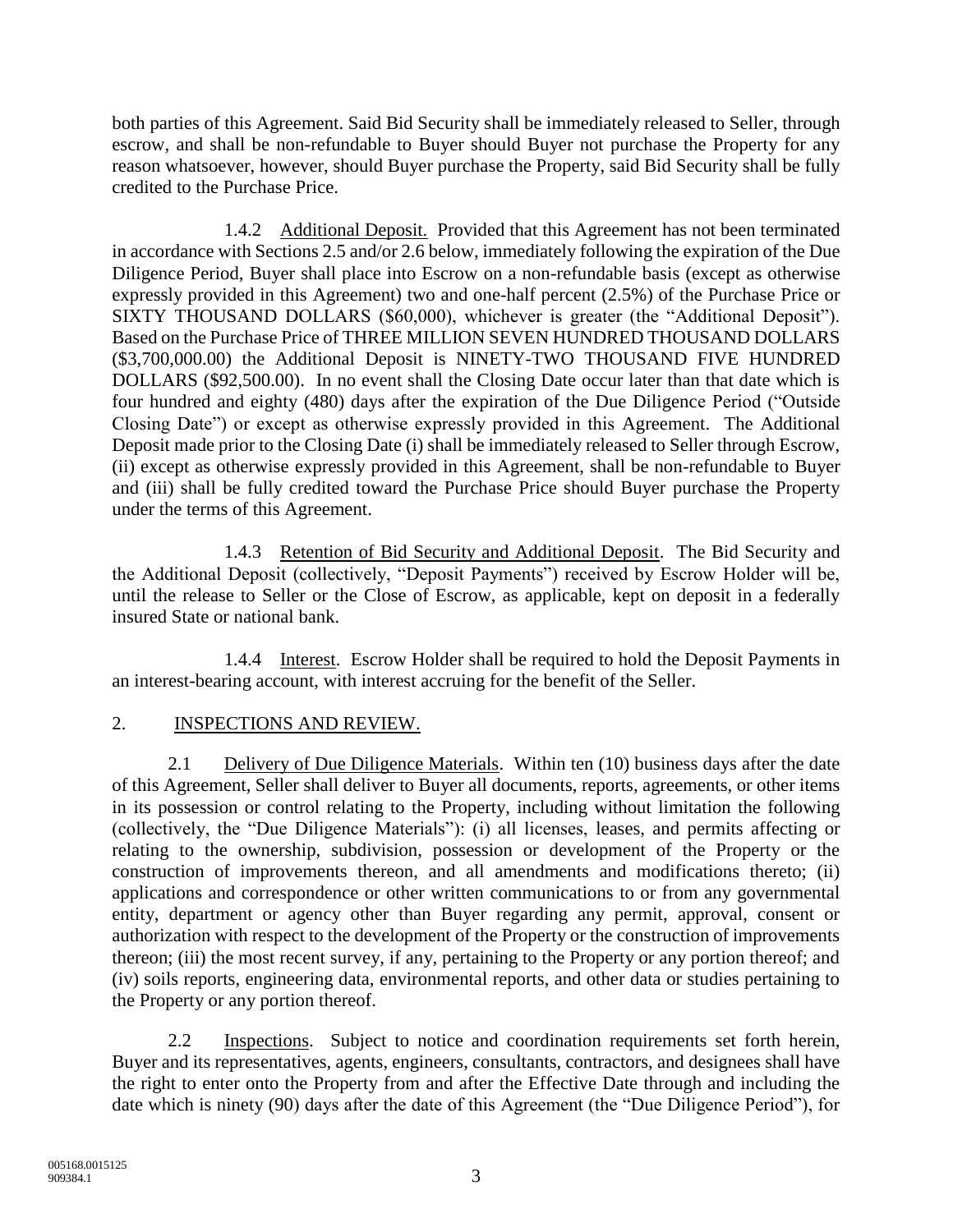purposes of examining, inspecting and investigating the Property including the site, soil, subsurface soils, drainage, seismic and other geological and topographical matters, location of asbestos, toxic substances, hazardous materials or wastes, if any, and, at Buyer's sole and absolute discretion, determining whether the Property is acceptable to Buyer. In the event that Buyer enters upon Property at anytime prior to the Close of Escrow, Buyer hereby agrees to indemnify, defend, and hold Seller harmless from any actions, damages, liability, liens or claims which may be asserted against Seller as a result of Buyer's entry or activities on or about the Property. Prior to entering onto the Property before the Close of Escrow, Buyer shall, at its own cost and expense, obtain public liability and property damage insurance, insuring against all bodily injury, property damage, personal injury, and other loss or liability caused by or connected with Buyer's investigation or inspection of Property in amounts not less than:

- (a) \$1,000,000.00 for injury to or death of one person and, subject to the limitation for the injury or death of one person, of not less than \$1,000,000.00 for injury to or death of two or more persons as a result of any one accident or incident; and
- (b) \$1,000,000.00 for property damage.

The policy shall name Seller as an additional insured and shall be issued by either a California admitted surety or through a joint powers agency, or similar entity, formed for the purpose of providing insurance to public entities.

Furthermore, after entering onto the Property before the Close of Escrow, Buyer shall, in a timely manner, repair any and all damage to the Property caused by such inspections or investigations.

2.3 Disclaimer of Warranties. Upon the Close of Escrow, Buyer shall acquire the Property in its "AS-IS" condition. Except as expressly set forth herein, Seller makes no representation or warranty concerning the physical, environmental, geotechnical or other condition of the Property, the suitability of the Property for the Project, or the present use of the Property, and specifically disclaims all representations or warranties of any nature concerning the Property made by it, the District and their employees, agents and representatives. The foregoing disclaimer includes, without limitation, topography, climate air, water rights, utilities, present and future zoning, soil, subsoil, existence of Hazardous Materials or similar substances, the purpose for which the Property is suited, or drainage. The Seller makes no representation or warranty concerning the compaction of soil upon the Property, nor of the suitability of the soil for construction.

2.4 Hazardous Materials. Buyer, and each of the entities constituting Buyer, if any, from and after the Closing, hereby waives, releases, remises, acquits and forever discharges District, its directors, officers, shareholders, employees, and agents, and its respective heirs, successors, personal representatives and assigns, of and from any and all Environmental Claims, Environmental Cleanup Liability and Environmental Compliance Costs, as those terms are defined below, and from any and all actions, suits, legal or administrative orders or proceedings, demands, actual damages, punitive damages, loss, costs, liabilities and expenses, which concern or in any way relate to the physical or environmental conditions of the Property, the existence of any Hazardous Material thereon, or the release or threatened release of Hazardous Materials therefrom, whether existing prior to, at or after the Closing. It is the intention of the parties pursuant to this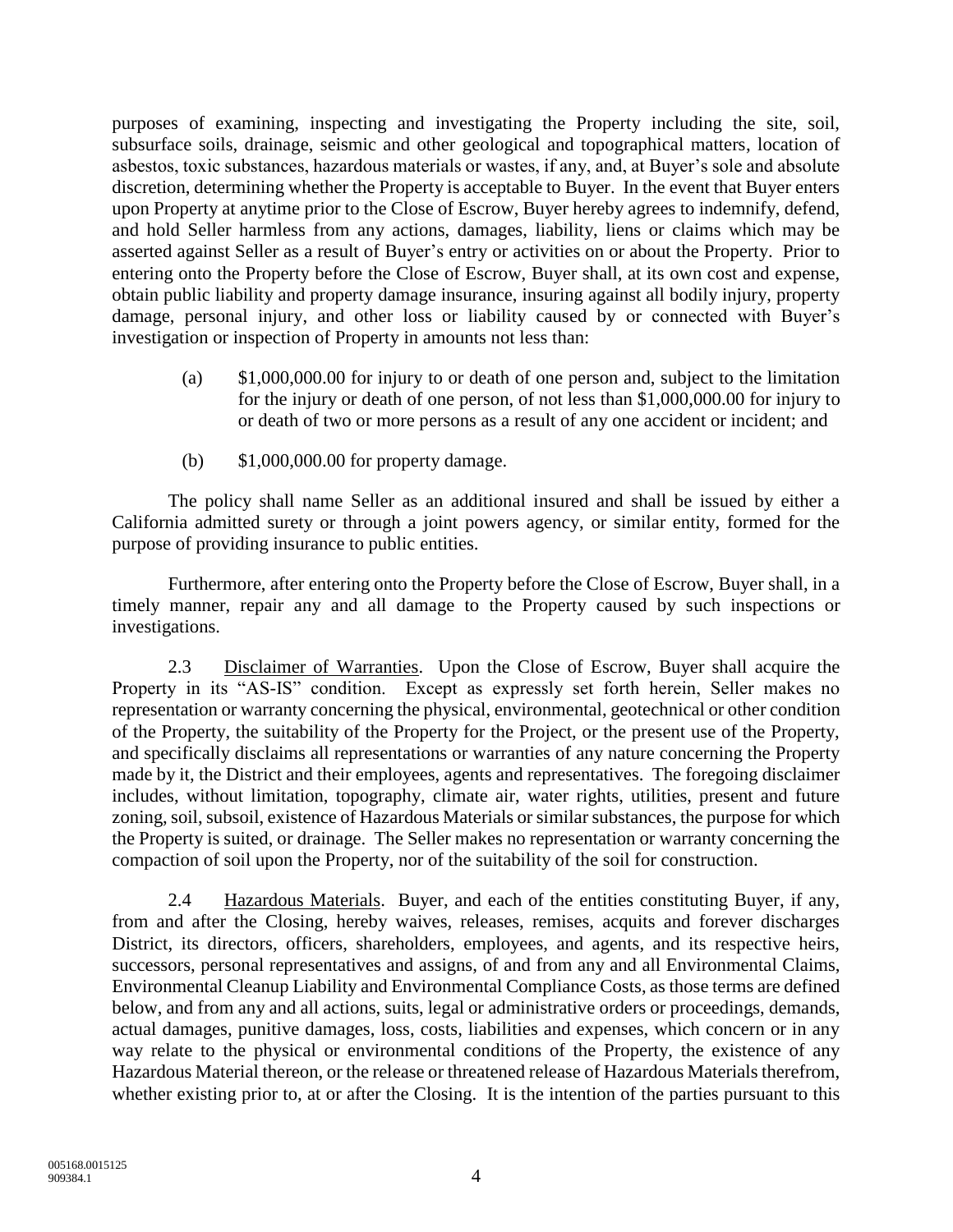release that any and all responsibilities and obligations of Seller, and any and all rights, claims, rights of action, causes of action, demands or legal rights of any kind of Buyer, its successors, assigns or any affiliated entity of Buyer, arising by virtue of the physical or environmental condition of the Property, the existence of any Hazardous Materials thereon, or any release or threatened release of Hazardous Material therefrom, whether existing prior to, at or after the Closing, are by this Release provision declared null and void and of no present or future force and effect as to the parties. In connection therewith, Buyer and each of the entities constituting Buyer, expressly agree to waive any and all rights which said party may have under Section 1542 of the California Civil Code which provides as follows:

### **"A GENERAL RELEASE DOES NOT EXTEND TO CLAIMS WHICH THE CREDITOR DOES NOT KNOW OR SUSPECT TO EXIST IN HIS OR HER FAVOR AT THE TIME OF EXECUTING THE RELEASE, WHICH IF KNOWN BY HIM OR HER MUST HAVE MATERIALLY AFFECTED HIS OR HER SETTLEMENT WITH THE DEBTOR."**

BUYER'S INITIALS: \_\_\_\_\_\_ SELLER'S INITIALS: \_\_\_\_\_\_

Buyer and each of the entities constituting Buyer, shall, from and after the Closing, defend, indemnify and hold harmless District and its officers, directors, employees, agents and representatives (collectively, the "Indemnified Parties") from and against any and all Environmental Claims, Environmental Cleanup Liability, Environmental Compliance Costs, and any other claims, actions, suits, legal or administrative orders or proceedings, demands or other liabilities resulting at any time from the physical and/or environmental conditions of the Property whether before or after the Closing or from the existence of any Hazardous Materials or the release or threatened release of any Hazardous Materials of any kind whatsoever, in, on or under the Property occurring at any time whether before or after the Closing, including, but not limited to, all foreseeable and unforeseeable damages, fees, costs, losses and expenses, including any and all attorneys' fees and environmental consultant fees and investigation costs and expenses, directly or indirectly arising therefrom, and including fines and penalties of any nature whatsoever, assessed, levied or asserted against any Indemnified Parties to the extent that the fines and/or penalties are the result of a violation or an alleged violation of any Environmental Law. Buyer further agrees that in the event Buyer obtains, from former or present owners of the Property or any other persons or entities, releases from liability, indemnities, or other forms of hold harmless relating to the subject matter of this section, Buyer shall use its diligent efforts to obtain for District the same releases, indemnities and other comparable provisions.

For purposes of this Section 2.4, the following terms shall have the following meanings.

(a) "Environmental Claim" means any claim for personal injury, death and/or property damage made, asserted or prosecuted by or on behalf of any third party, including, without limitation, any governmental entity, relating to the Property or its operations and arising or alleged to arise under any Environmental Law.

(b) "Environmental Cleanup Liability" means any cost or expense of any nature whatsoever incurred to contain, remove, remedy, clean up, or abate any contamination or any Hazardous Materials on or under all or any part of the Property, including the ground water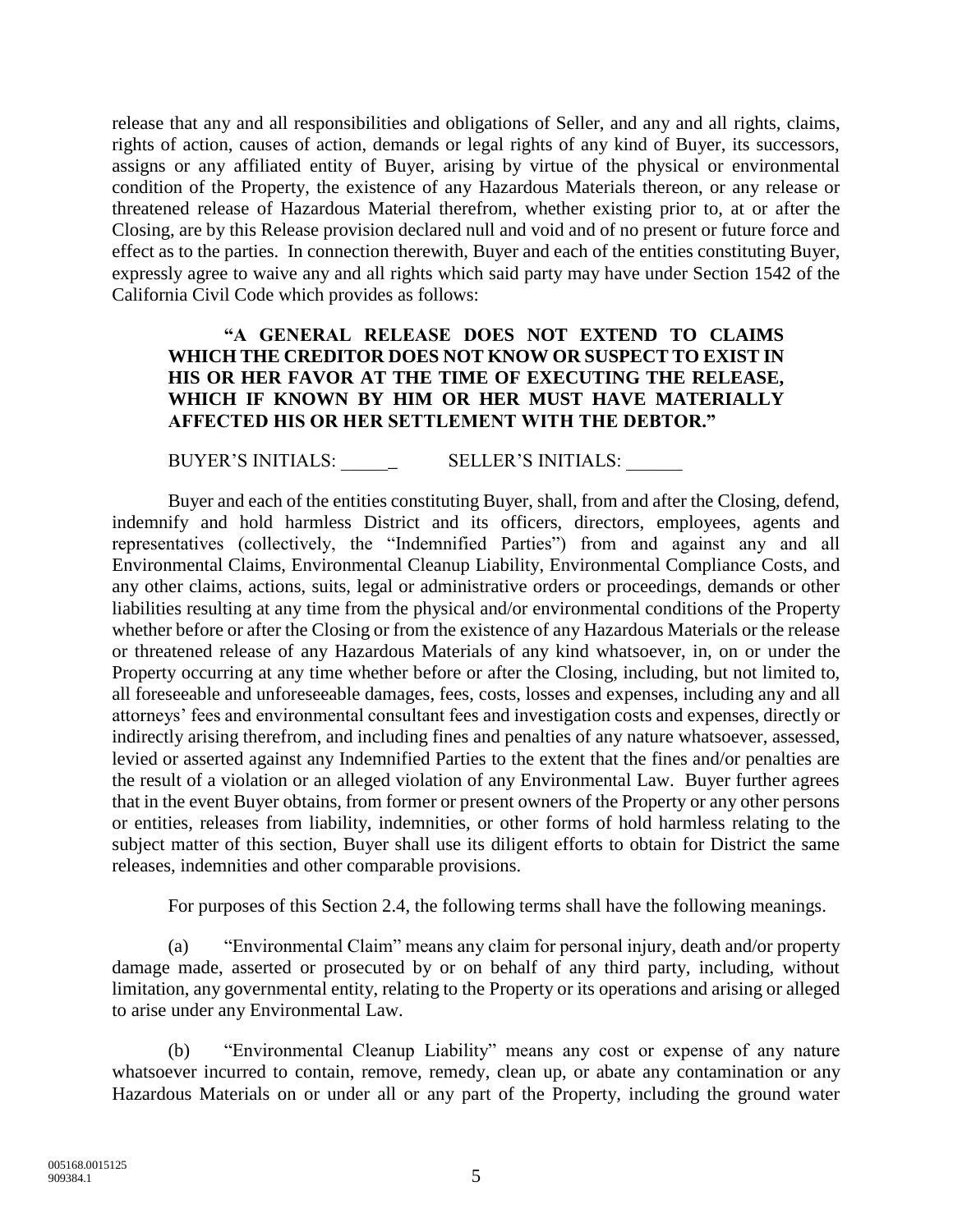thereunder, including, without limitation, (A) any direct costs or expenses for investigation, study, assessment, legal representation, cost recovery by governmental agencies, or ongoing monitoring in connection therewith and (B) any cost, expense, loss or damage incurred with respect to the Property or its operation as a result of actions or measures necessary to implement or effectuate any such containment, removal, remediation, treatment, cleanup or abatement.

(c) "Environmental Compliance Cost" means any cost or expense of any nature whatsoever necessary to enable the Property to comply with all applicable Environmental Laws in effect. "Environmental Compliance Cost" shall include all costs necessary to demonstrate that the Property is capable of such compliance.

(d) "Environmental Law" means any federal, state or local statute, ordinance, rule, regulation, order, consent decree, judgment or common-law doctrine, and provisions and conditions of permits, licenses and other operating authorizations relating to (A) pollution or protection of the environment, including natural resources, (B) exposure of persons, including employees, to Hazardous Materials or other products, raw materials, chemicals or other substances, (C) protection of the public health or welfare from the effects of by-products, wastes, emissions, discharges or releases of chemical substances from industrial or commercial activities, or (D) regulation of the manufacture, use or introduction into commerce of chemical substances, including, without limitation, their manufacture, formulation, labeling, distribution, transportation, handling, storage and disposal.

(e) "Hazardous Material" is defined to include any hazardous or toxic substance, material or waste which is or becomes regulated by any local governmental authority, the State of California, or the United States Government. The term "Hazardous Material" includes, without limitation, any material or substance which is: (A) petroleum or oil or gas or any direct or derivate product or byproduct thereof; (B) defined as a "hazardous waste," "extremely hazardous waste" or "restricted hazardous waste" under Sections 25115, 25117 or 25122.7, or listed pursuant to Section 25140, of the California Health and Safety Code, Division 20, Chapter 6.5 (Hazardous Waste Control Law); (C) defined as a "hazardous substance" under Section 25316 of the California Health and Safety Code, Division 20, Chapter 6.8 (Carpenter-Presley-Tanner Hazardous Substance Account Act); (D) defined as a "hazardous material," "hazardous substance," or "hazardous waste" under Sections 25501(j) and (k) and 25501.1 of the California Health and Safety Code, Division 20, Chapter 6.95 (Hazardous Materials Release Response Plans and Inventory); (E) defined as a "hazardous substance" under Section 25281 of the California Health and Safety Code, Division 20, Chapter 6.7 (Underground Storage of Hazardous Substances); (F) "used oil" as defined under Section 25250.1 of the California Health and Safety Code; (G) asbestos; (H) listed under Chapter 11 of Division 4.5 of Title 22 of the California Code of Regulations, or defined as hazardous or extremely hazardous pursuant to Chapter 10 of Division 4.5 of Title 22 of the California Code of Regulations; (I) defined as waste or a hazardous substance pursuant to the Porter-Cologne Act, Section 13050 of the California Water Code; (J) designated as a "toxic pollutant" pursuant to the Federal Water Pollution Control Act, 33 U.S.C. § 1317; (K) defined as a "hazardous waste" pursuant to the Federal Resource Conservation and Recovery Act, 42 U.S.C. § 6901 et seq. (42 U.S.C. § 6903); (L) defined as a "hazardous substance" pursuant to the Comprehensive Environmental Response, Compensation and Liability Act, 42 U.S.C. § 9601 et seq. (42 U.S.C. § 9601); (M) defined as "Hazardous Material" pursuant to the Hazardous Materials Transportation Act, 49 U.S.C. § 5101 et seq.; or (N) defined as such or regulated by any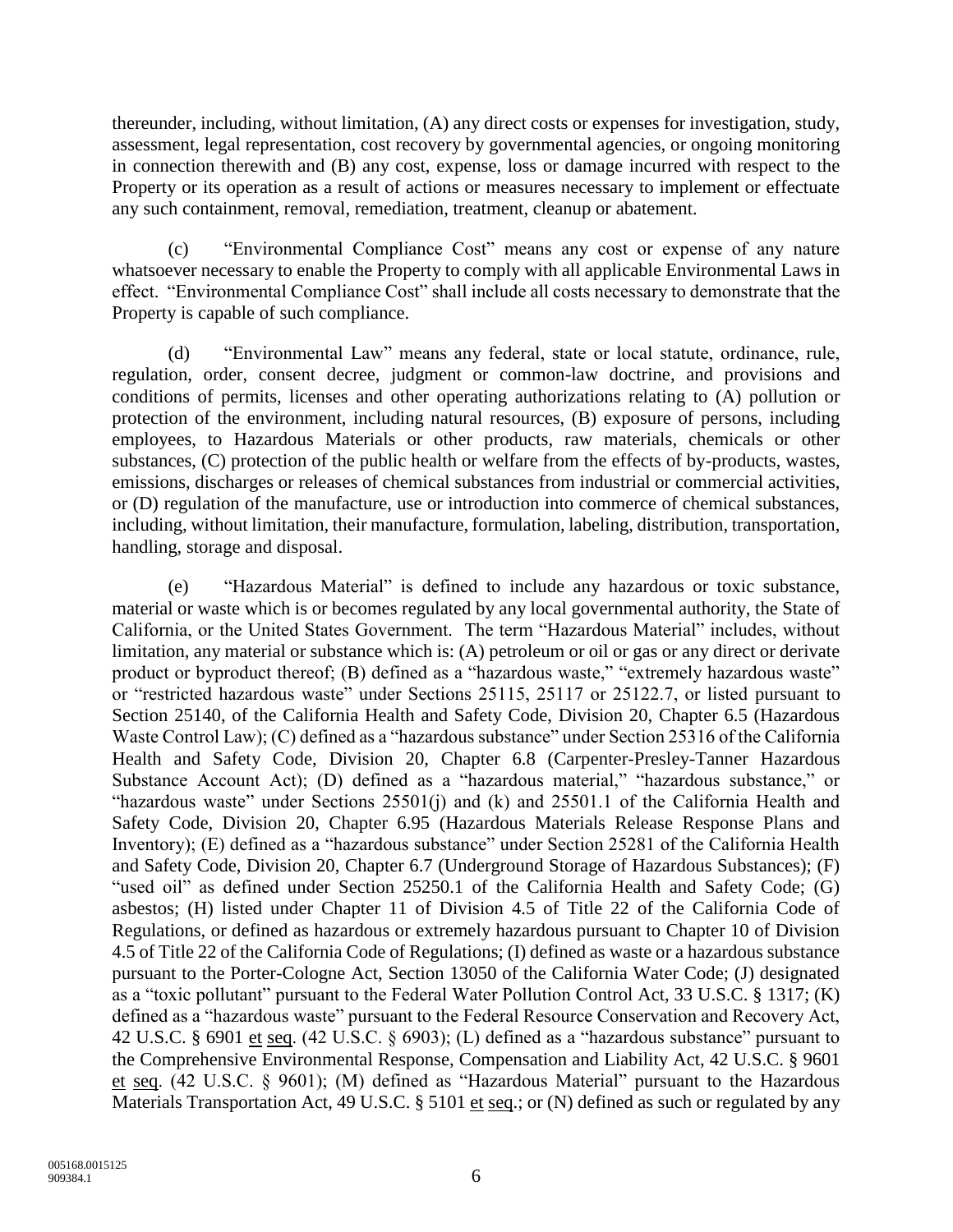"Superfund" or "Superlien" law, or any other federal, state or local law, statute, ordinance, code, rule, regulation, order or decree regulating, relating to, or imposing liability or standards of conduct concerning Hazardous Materials and/or oil wells and/or underground storage tanks and/or pipelines, as now, or at any time hereafter, in effect.

Notwithstanding any other provision of this Agreement, Buyer's and Seller's indemnification as set forth in the provisions of this Section, as well as all provisions of this Section shall survive the termination of this Agreement and shall continue in perpetuity.

2.5 Disapproval/Termination. Buyer shall notify Seller and Escrow Holder in writing ("Buyer's Due Diligence Notice") on or before the expiration of the Due Diligence Period of Buyer's approval or disapproval of the Due Diligence Materials, the condition of the Property and Buyer's investigations with respect thereto. Buyer's disapproval of any of said items shall constitute Buyer's election to terminate this Agreement and cancel the Escrow. Buyer's failure to deliver Buyer's Due Diligence Notice on or before the expiration of the Due Diligence Period shall be conclusively deemed Buyer's approval thereof.

2.6 Title Review. Within ten (10) business days after the Effective Date of this Agreement, Buyer shall obtain a preliminary title report for the Property, together with copies of all written instruments creating the exceptions specified therein, and a plat map, if requested by Buyer, plotting all easements specified therein (collectively, the "Title Report"). Buyer shall notify Seller in writing ("Buyer's Objection Notice") on or before the expiration of the Due Diligence Period of any objections Buyer may have to the title exceptions contained in the Preliminary Title Report. Buyer's failure to provide Seller with a Buyer's Objection Notice within said period shall constitute Buyer's approval of all exceptions to title shown on the Preliminary Title Report. Seller shall have a period of ten (10) days after receipt of Buyer's Objection Notice in which to deliver written notice to Buyer ("Seller's Notice") of Seller's election to either (i) agree to remove or cure the objectionable items prior to the Close of Escrow, or (ii) decline to remove or cure any such title exceptions and terminate Escrow and this Agreement. If Seller notifies Buyer of its election to terminate Escrow rather than remove and cure the objectionable items, Buyer shall have the right, by written notice delivered to Seller within ten (10) days after Buyer's receipt of Seller's Notice, to agree to accept the Property subject to the objectionable items, in which event Seller's election to terminate the Escrow shall be of no effect, and Buyer shall take title at the Close of Escrow subject to such objectionable items without any adjustment to or credit against the Purchase Price.

Upon the issuance of any amendment or supplement to the Title Report which adds additional exceptions, or adds any new requirement, the foregoing right of review and approval shall also apply to said amendment or supplement; provided, however, that Buyer's initial period of review and approval or disapproval of any such additional exceptions shall be limited to ten (10) business days following Buyer's and Buyer's attorney's receipt of the instrument(s) creating such additional exceptions.

2.7 Development Processing for the Property. While not a condition to Closing, Seller and Buyer acknowledge and agree that during the term of this Agreement Buyer intends to develop and process a tentative tract map for the Property in connection with Buyer's proposed development of the Property (the "Tentative Tract Map") and other entitlements consistent with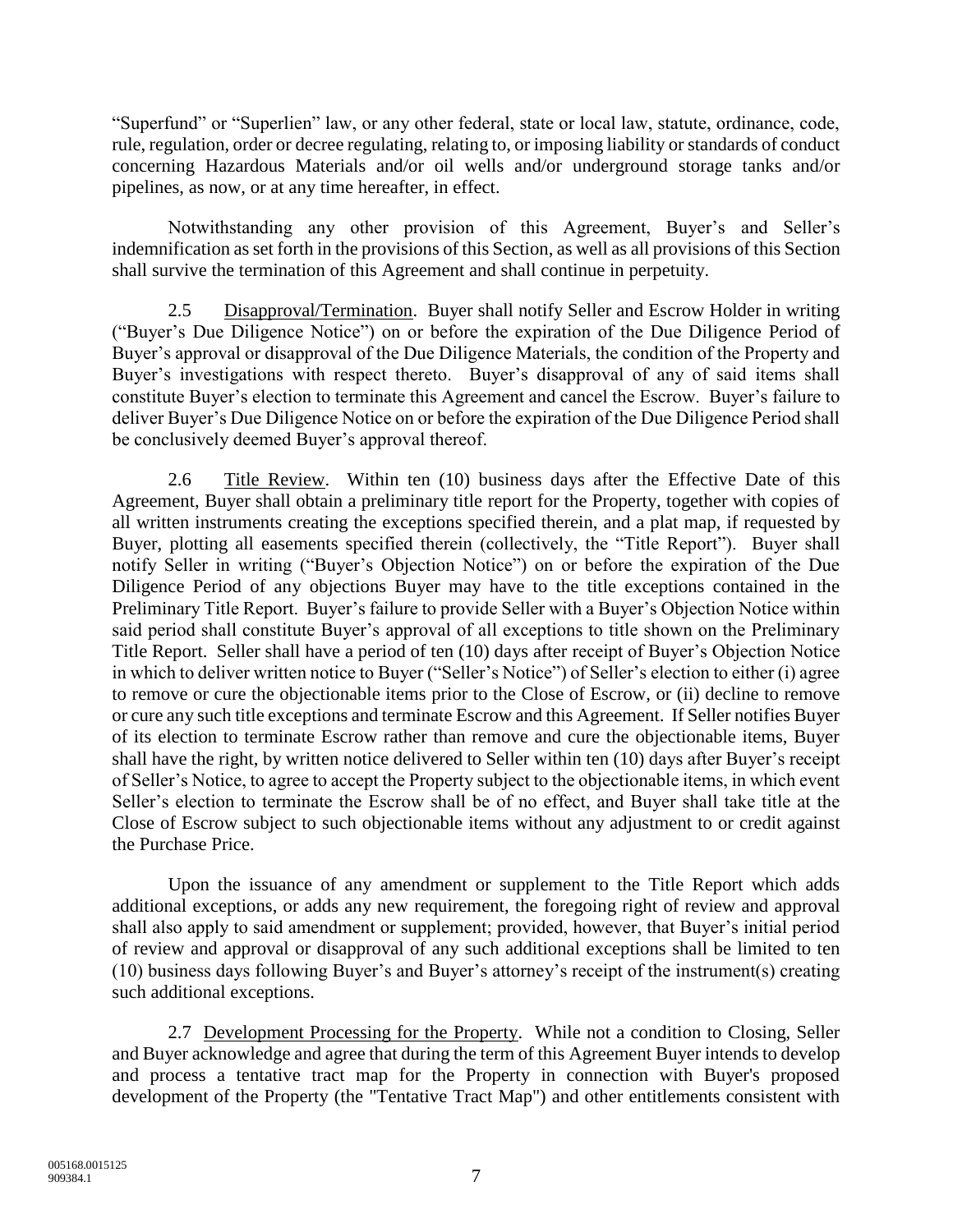the Tentative Tract Map. Buyer shall remain responsible for any processing of the Tentative Tract Map(s) and entitling the Property pursuant to the Tentative Tract Map (collectively, "Buyer's Entitlements"), including all expenses relating to project processing and approval, and shall exercise its commercially reasonable efforts to obtain the City's approval of the Tentative Tract Map. Buyer shall have the sole and absolute right, in its discretion, to accept or reject any and all exactions, conditions, fees, requirements or other obligations imposed or proposed by the City or any other governmental or quasi-governmental agency or authority with jurisdiction over the proposed Buyer's Entitlements. Seller shall cooperate with Buyer, at no cost to Seller (other than internal administrative time), in connection with the processing and approval of the Buyer's Entitlements through the Closing and shall execute any and all documents reasonably required by the City or any other governmental or quasi-governmental agency or authority with jurisdiction over the proposed Buyer's Entitlements in connection therewith.

Buyer and Seller acknowledge and agree that Seller shall not have any approval rights with respect to the Buyer's Entitlements or Buyer's processing thereof, nor shall Seller be committed to provide any opinion or analysis related to any of Buyer's Entitlements or processing thereof. In connection with the processing of the Tentative Tract Map, Buyer shall not have the right to commit the Property to having to pay, or being liable for, any fee, tax or other charge prior to the Close of Escrow, excluding only any tax or assessment of tax related to the Property, and excluding any fee or other charge that Buyer pays or is responsible for paying prior to Close of Escrow. Buyer shall be required to utilize best efforts to pursue the Tentative Tract Map and Buyer's Entitlements as expeditiously as possible. Buyer shall provide Seller with monthly written reports ("Monthly Report"), due the 1st business day of each month, that provides detailed information on the steps taken by Buyer in pursuing the Tentative Tract Map and Buyer's Entitlements and the status of the process. A failure by Buyer to utilize best efforts to pursue the Tentative Tract Map and Buyer's Entitlements or to provide the Monthly Report shall be deemed an immediate breach and forfeit any rights to a return of the Bid Security or the Additional Deposit; District shall provide Buyer written notice of any such failure and Buyer shall have five (5) business days from the date of such notice to cure.

Buyer shall defend, indemnify and hold harmless Seller Indemnified Parties from and against any and all claims resulting from Buyer's (or its representatives, agents, engineers, consultants, contractors, designees, and invitees) processing and approval of the Buyer's Entitlements. Such indemnification shall include, and shall not be limited to, all foreseeable and unforeseeable damages (specifically excluding consequential (including lost profits), special and punitive damages), fees, costs, losses and expenses, including any and all reasonable attorneys' fees and consultant fees and investigation costs and expenses, arising therefrom, and including fines and penalties of any nature whatsoever, assessed, levied or asserted against any of the Indemnified Parties.

### 3. ESCROW.

3.1 Escrow Instructions; Opening of Escrow. This Agreement, together with any standard instructions of Escrow Holder, shall constitute the joint escrow instructions of Buyer and Seller to Escrow Holder as well as an agreement between Buyer and Seller. In the event of any conflict between the provisions of this Agreement and Escrow Holder's standard instructions, this Agreement shall prevail. Within five (5) business days of the Effective Date of this Agreement,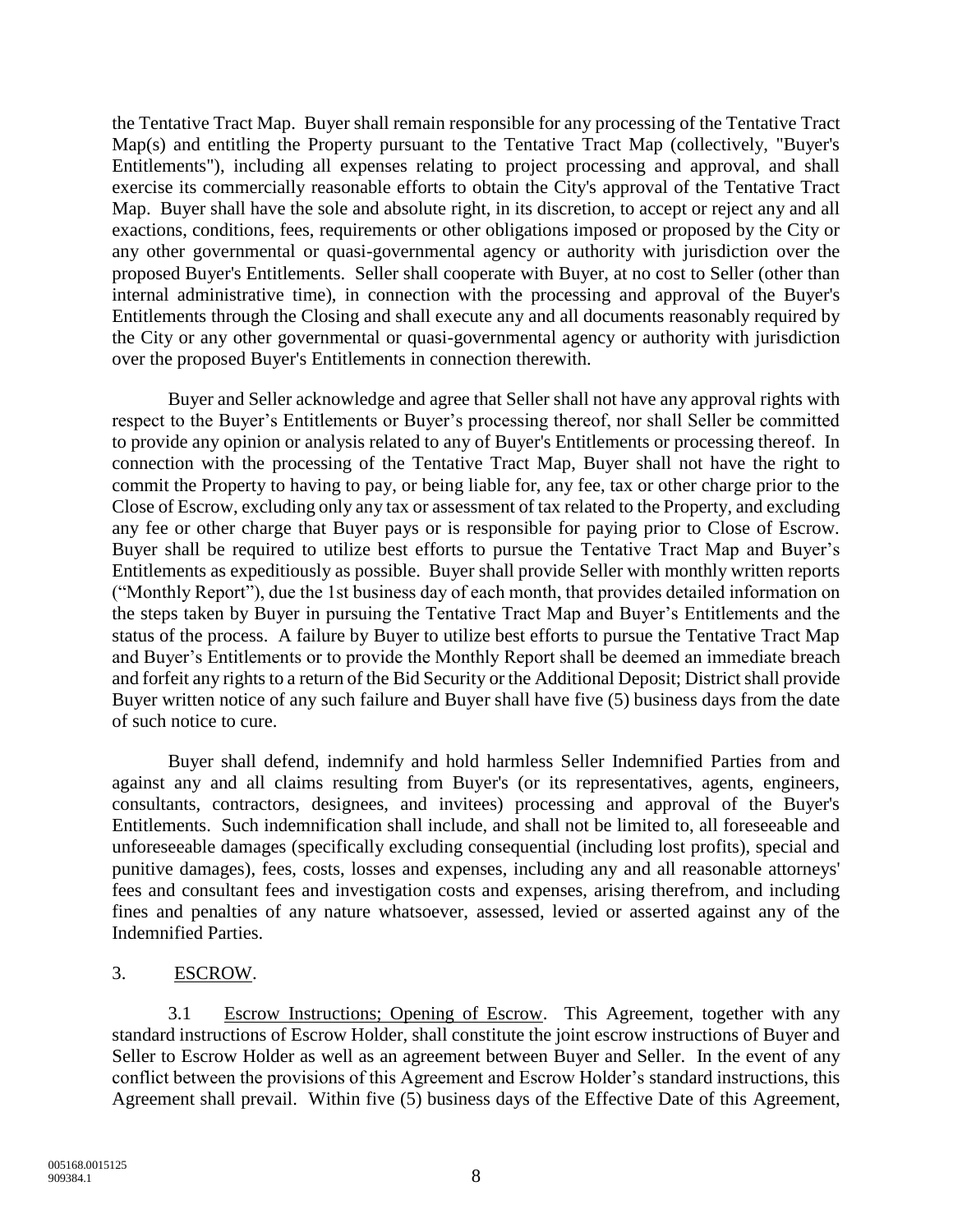the Parties shall open an escrow (the "Escrow") with First American Title and Escrow Company ("Escrow Holder") at its offices located at 18500 Von Karman Avenue, Suite 600, Irvine, CA 92612; Tel: (949) 885-2405; Fax: (714) 913-6372; Attn: Jeannie Gould, Senior Escrow, CEO, by causing an executed copy of this Agreement to be deposited with Escrow Holder. Escrow shall be deemed open on the date that a fully executed copy of this Agreement is delivered to Escrow Holder (the "Opening of Escrow"). Escrow Holder shall provide each of the parties in Section 6.3 with written confirmation of the date of the Opening of Escrow. Furthermore, title insurance services related to this Agreement shall be provided by First American Title and Escrow Company ("Title Officer") at its offices located at 1250 Corona Pointe Court, Suite 200, Corona, CA 92879; Tel: (951) 256-5883; Fax: (866) 782-3439; Attn: Hugo Tello, Vice President.

3.2 Close of Escrow; Closing Date. Provided that all of the conditions of this Agreement shall have been satisfied (or waived, if applicable) prior to or on the Closing Date, the Closing of this transaction for the acquisition of the Property shall take place at the offices of Escrow Holder on the earlier to occur of: (i) the Tentative Map Approval Date (as that term is defined below), or (ii) the Outside Closing Date set forth in Section 1.4.2 ("Closing Date") unless both Parties mutually agree to extend.

For purposes herein, (i) the term "Approved" or "Approval" shall mean that the City, and all other Governmental Authorities (which have jurisdiction over the Property and the approval of which is required), have adopted a resolution or ordinance of final approval, and all appeal and referendum periods have expired without the filing of an appeal or referendum or, if an appeal or referendum has been filed, that appeal or referendum has been resolved on terms satisfactory to Buyer in its sole discretion, but in no event longer than ninety (90) days, (ii) the term "Governmental Authority" shall mean any local, regional, state or federal governmental entity, agency, court, judicial or quasi-judicial body, or legislative or quasi-legislative body, (iii) the term "Tentative Map Approval Date" shall mean the date that is five (5) business days after the date on which the Tentative Map is Approved, (iv) the term "Tentative Map" shall mean a tentative subdivision map for the Property, which map contemplates the development thereon of condominiums, apartments, single-family residences, or any other project that requires discretionary development approvals and (v) the term "Close of Escrow" shall mean the date on which a fully executed and acknowledged original of the Grant Deed is recorded in the Official Records of Orange County, California.

Subject to the provisions set forth in Section 1.4.2 above, Buyer shall make the Additional Deposit necessary to keep the Escrow open and current. In no event shall the Closing Date occur later than the Outside Closing Date except as otherwise expressly provided in this Agreement. Possession of the Property shall be delivered to Buyer on the Closing Date free and clear of all tenancies, lessees, occupants, licensees, and all possessory rights of any kind or nature except for any Permitted Exceptions as set forth in Section 4.1.2. To the extent not previously delivered to Buyer, any originals of the Due Diligence Documents shall be delivered to Buyer on the Closing Date free and clear of all possessory rights of any kind or nature.

3.3 Deliveries by Seller. No later than 1:00 p.m. on the date two business days preceding the Closing Date, Seller shall deliver to Escrow Holder: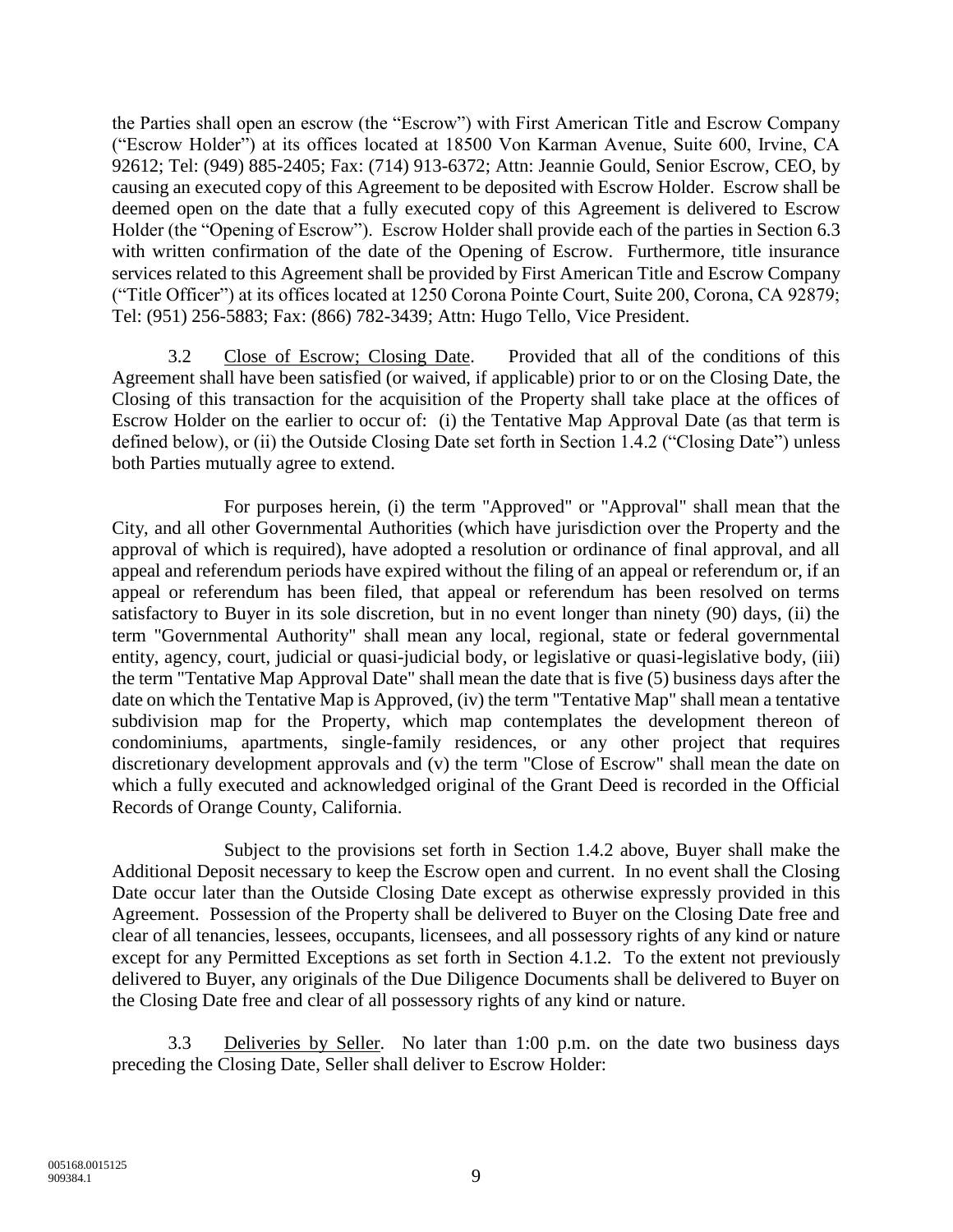(a) an executed grant deed in the form of Exhibit "B" attached to this Agreement (the "Grant Deed") conveying to Buyer fee simple title to the Property, duly executed and acknowledged by Seller;

(b) an executed certificate of non-foreign status in the form attached hereto as Exhibit "C" and California Franchise Tax Board Form 590-RE, each executed by Seller;

(c) an executed Assignment and Bill of Sale in the form attached hereto as Exhibit "D"; and

(d) all other sums and documents required by Escrow Holder to carry out and close the Escrow pursuant to this Agreement, including Seller's portion of prorations, if any.

3.4 Deliveries by Buyer. No later than 1:00 p.m. on the business day preceding the Closing Date, and after Seller's deliveries pursuant to Section 3.3 above, Buyer shall deliver to Escrow Holder:

(a) the Purchase Price less Bid Security and Additional Deposit;

(b) an executed Assignment and Bill of Sale in the form attached hereto as Exhibit "D"; and

(c) All other sums and documents required by Escrow Holder to carry out and close the Escrow pursuant to this Agreement, including the Escrow fees and Buyers' portion of prorations, if any.

3.5 Closing, Recording and Disbursements. On or before the Closing Date, and when all of the conditions precedent to the Close of Escrow set forth in Section 4 of this Agreement have been satisfied or waived in writing, Escrow Holder shall take the actions set forth in this Section 3.5.

3.5.1 Recording. Escrow Holder shall cause the Grant Deed to be recorded in the Official Records of Orange County, California.

3.5.2 Disbursement of Funds. Escrow Holder shall disburse to Seller the remainder of the Purchase Price, less those mutually agreed upon prorations chargeable to Seller, if any.

3.5.3 Title Policy. Escrow Holder shall deliver to Buyer a commitment to issue the Title Policy referred to in Section 4.1.3 of this Agreement.

3.5.4 Delivery of Documents to Buyer. Escrow Holder shall deliver to Buyer a conformed copy of the Grant Deed, and any other documents (or copies thereof) deposited by Seller with Escrow Holder pursuant to this Agreement. The original of the Grant Deed shall be returned to Buyer after recordation.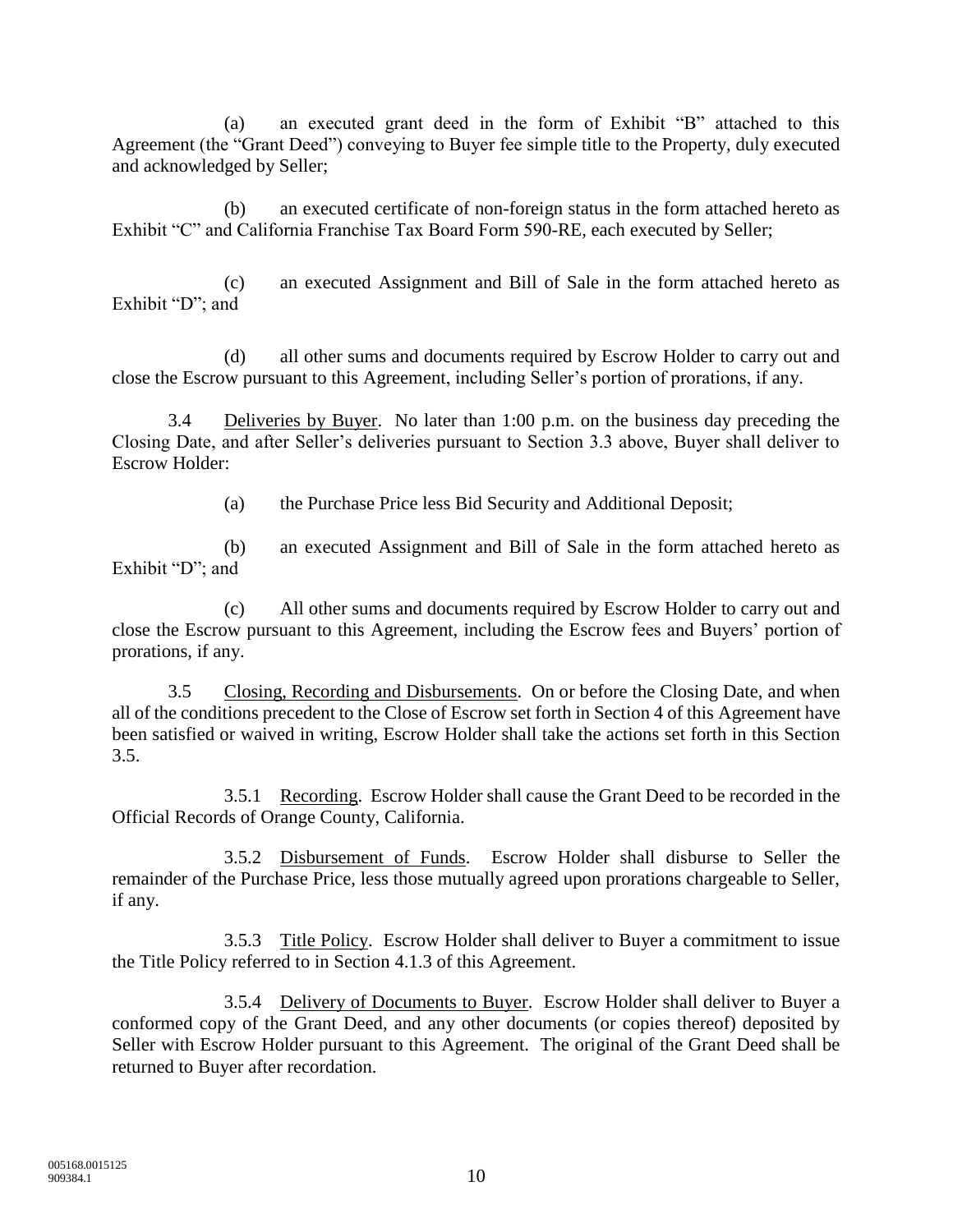3.5.5 Delivery of Documents to Seller. Escrow Holder shall deliver to Seller a conformed copy of the Grant Deed, Grant of Easement and any other documents (or copies thereof) deposited by Buyer with Escrow Holder pursuant to this Agreement.

3.5.6 Real Property Taxes. All non-delinquent general and special real property taxes and assessments shall be prorated to the Close of Escrow.

3.6 Payment of Costs. Buyer shall pay the Escrow fee, all documentary transfer taxes, and all title insurance premiums for the CLTA standard owner's form policy. Buyer shall pay all charges for recording the Grant Deed, the title insurance premium for any additional cost of obtaining any additional coverage requested by the Buyer, including the difference between an CLTA standard owner's policy and an ALTA extended owner's policy. Seller and Buyer shall each be responsible for their respective attorneys' fees. All other costs of Escrow not specifically allocated in this Agreement shall be paid by Buyer.

### 4. CONDITIONS PRECEDENT TO CLOSE OF ESCROW.

4.1 Conditions to Buyer's Obligations. Buyer's obligation to purchase the Property, and the Close of Escrow, shall be subject to the satisfaction or written waiver by Buyer of each of the conditions precedent set forth in this Section 4.1.

4.1.1 Seller's Performance. Seller is not in material default of any term or condition of this Agreement.

4.1.2 Seller Deliveries Made. Seller has deposited with Escrow Holder all documents required of Seller by this Agreement.

4.1.3 Title Policy. Title Officer has committed to issue to Buyer an CLTA standard, or at Buyer's choice, an extended coverage owner's policy of title insurance ("Title Policy"), with liability in the amount of the Purchase Price, showing fee title to the Property vested in the Buyer, subject only to:

(a) the standard printed exceptions and exclusions contained in the form of the Title Policy commonly used by Escrow Holder,

(b) title exceptions approved by Buyer pursuant to Section 2.6 of this Agreement;

(c) title exceptions resulting from documents being recorded or delivered through Escrow pursuant to this Agreement; and

(d) any other exceptions approved in writing by Buyer.

The terms of sub-sections (a) through (d), inclusive, being herein collectively referred to as the "Permitted Exceptions."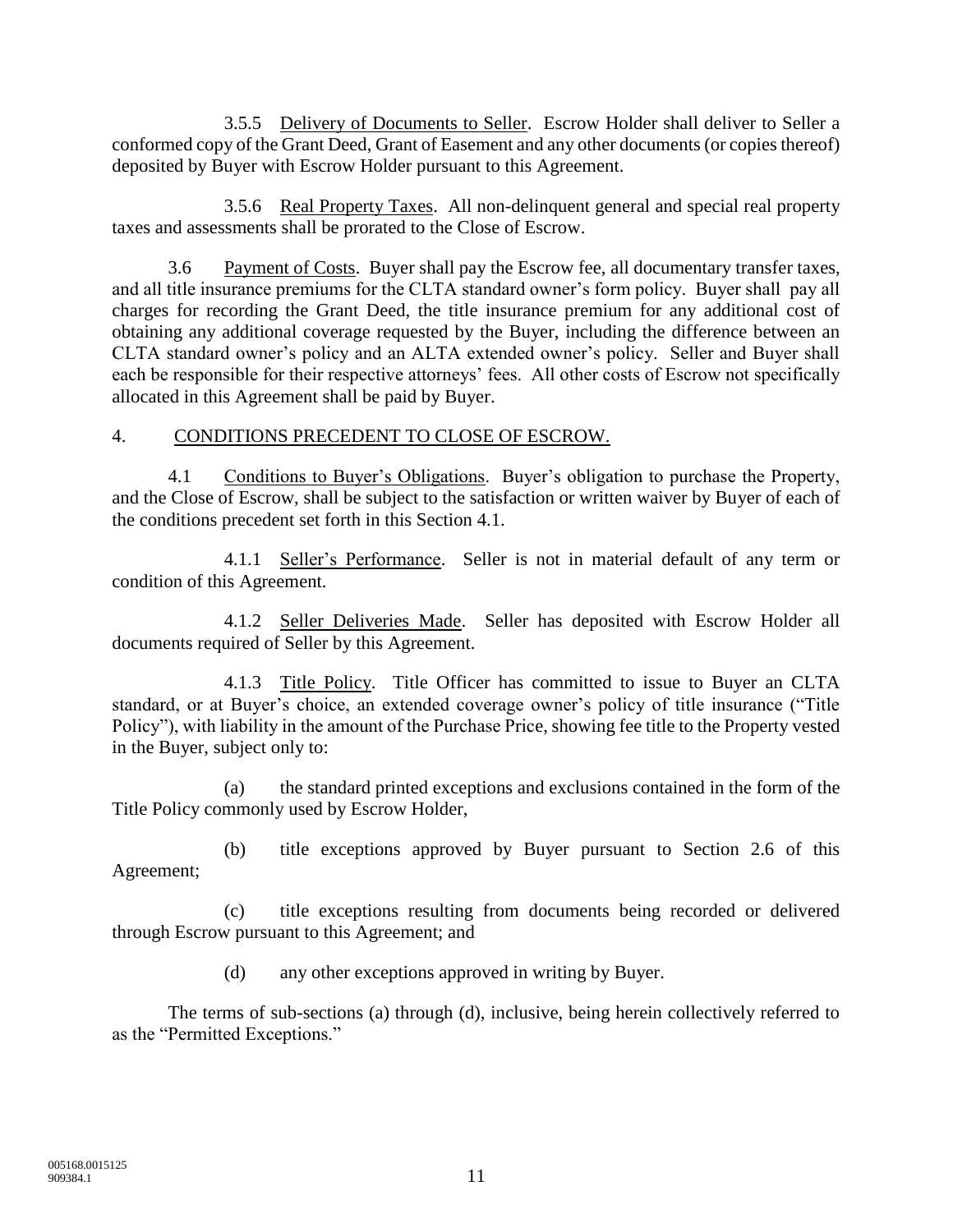4.1.4 Representations and Warranties. All representations and warranties made by Seller in this Agreement are true and correct as of the Closing as though made at that time.

4.2 Conditions to Seller's Obligations. Seller's obligations to convey the Property, and the Close of Escrow, shall be subject to the satisfaction or written waiver by Seller of each of the conditions precedent set forth in this Section 4.2.

4.2.1 Buyer's Performance. Buyer is not in material default of any term or condition of this Agreement.

4.2.2 Buyer Deliveries Made. Buyer has deposited with Escrow Holder all sums and documents required of Buyer by this Agreement.

4.2.3 Representations and Warranties. All representations and warranties made by Buyer in this Agreement are true and correct as of the closing as though made at that time.

4.3 Satisfaction of Conditions. Where satisfaction of any of the foregoing conditions requires action by Buyer or Seller, each Party shall use its diligent best efforts, in good faith, and at its own cost, to satisfy such condition. Where satisfaction of any of the foregoing conditions requires the approval of a Party, such approval shall be in such Party's sole and absolute discretion.

4.4 Waiver. Buyer may at any time or times, at its election, waive any of the conditions set forth in Section 4.1 above to its obligations hereunder, but any such waiver shall be effective only if contained in a writing signed by Buyer and delivered to Seller. Seller may at any time or times, at its election, waive any of the conditions set forth in Section 4.2 above to its obligations hereunder, but any such waiver shall be effective only if contained in a writing signed by Seller and delivered to Buyer.

4.5 Termination. In the event each of the conditions set forth in Section 4.1 is not fulfilled within the time provided in Section 4.1 or waived by Buyer pursuant to Section 4.4, Buyer may, at its option, terminate this Agreement and the Escrow opened hereunder, thereby releasing the Parties from further obligations hereunder. In the event of such termination by Buyer, Buyer shall be entitled to a refund of any and all payments made by Buyer; provided however, Buyer shall not be entitled to any refund of the Bid Security, or Additional Deposit, or any portion thereof, for failure of the conditions set forth in Section 4.1.3 to be fulfilled within the time provided by Section 4.1. In the event that the conditions set forth in Section 4.2 are not fulfilled or waived prior to the Closing Date, Seller may, at its option, terminate this Agreement and the Escrow opened hereunder, thereby releasing the Parties from further obligations hereunder. In the event of such termination by Seller, Buyer shall not be entitled to any refund, or portion thereof, of the Bid Security or Additional Deposit. In the event of termination of this Agreement by either Party, all documents delivered by Seller to Buyer or Escrow Holder shall be returned immediately to Seller and all documents delivered by Buyer to Seller or Escrow Holder shall be returned immediately to Buyer and Buyer shall deliver to Seller all third party reports or work product performed by the Buyer or any of the Buyer's consultants, contractors or agents that pertains to the Property and all rights to such reports and work product shall be assigned to the Seller automatically upon such termination without further action by Buyer or Seller. Nothing in this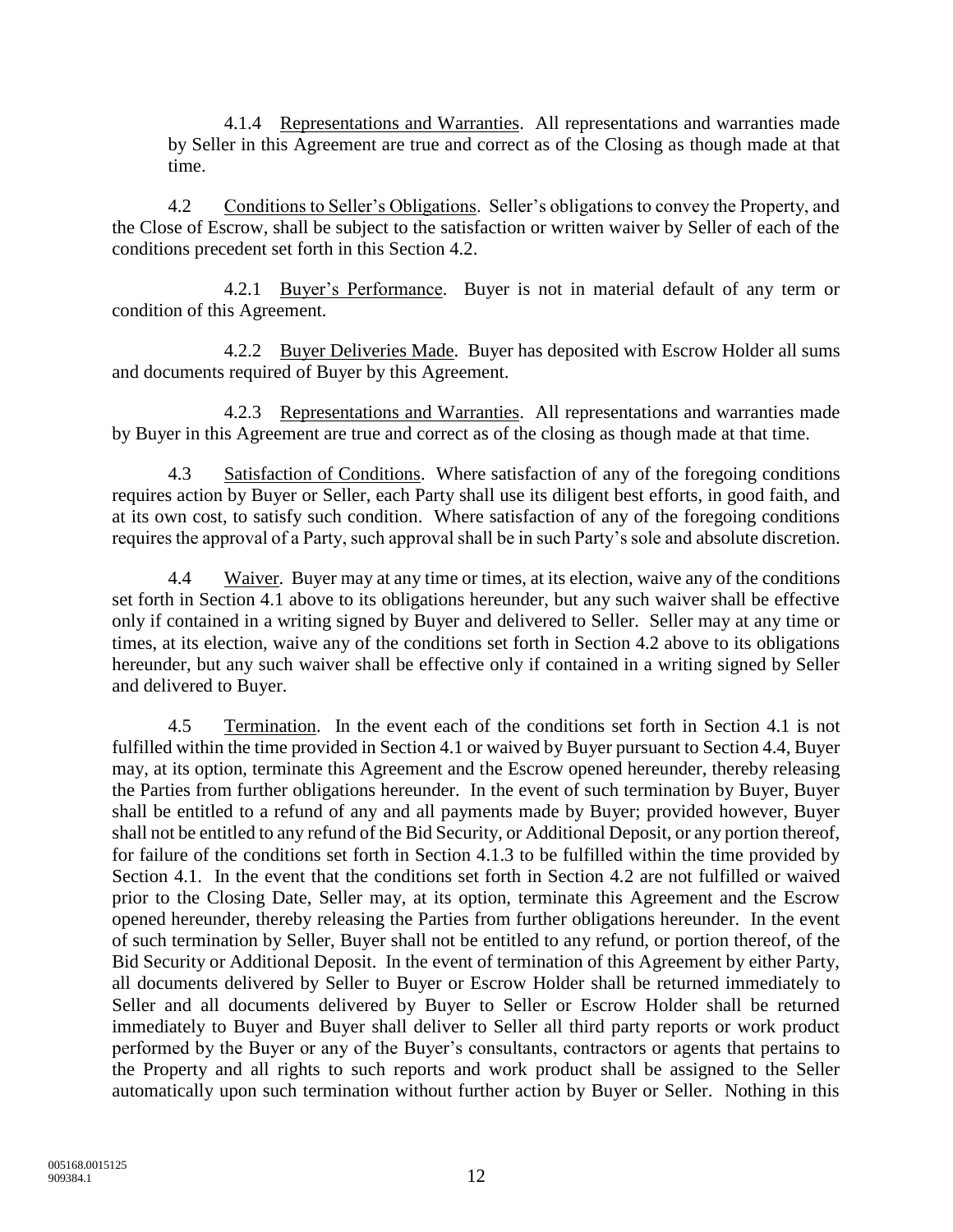Section 4.5 shall be construed as releasing any Party from liability for any default of its obligations hereunder or breach of its representations and warranties under this Agreement occurring prior to the termination of this Agreement and/or the Escrow to be opened hereunder.

## 5. REPRESENTATIONS AND WARRANTIES.

5.1 Seller's Representations and Warranties. Seller hereby makes the following representations and warranties to Buyer, each of which (i) is material and relied upon by Buyer in making its determination to enter into this Agreement, (ii) is true in all respects as of the date hereof and shall be true in all respects on the Closing Date, and (iii) shall survive the Close of Escrow.

(a) Seller has full right, power, and authority to enter into this Agreement and perform Seller's obligations hereunder. This Agreement and all other documents delivered by Seller to Buyer now or at the Close of Escrow, have been or will be duly executed and delivered by Seller and are legal, valid, and binding obligations of Seller, sufficient to convey to Buyer good and marketable title to the Property, are enforceable in accordance with their respective terms, and do not violate any provisions of any agreement to which Seller is a party.

(b) To the best of Seller's knowledge, there are no pending or threatened, actions, suits, writs, injunctions, decrees, legal proceedings or governmental investigations against or affecting the Property or relating to the ownership, maintenance, use or operation of the Property.

(c) There are no leases or other agreements relating to the right of possession and/or occupancy of the Property by any person or entity other than the Buyer, other than those disclosed in the Due Diligence Materials.

If Seller becomes aware of any act or circumstance which would change or render incorrect, in whole or in part, any representation or warranty made by Seller hereunder, whether as of the date given or any time thereafter through the Closing Date, Seller will give immediate written notice of such changed fact or circumstance to Buyer, but such notice shall not release Seller of any liabilities or obligations with respect thereto.

5.2 Buyer's Representations and Warranties. Buyer hereby makes the following representations and warranties to Seller, which (i) is material and relied upon by Seller in making its determination to enter into this Agreement, (ii) is true in all respects as of the date hereof and shall be true in all respects on the Closing Date, and (iii) shall survive the Close of Escrow:

Buyer has full right, power, and authority to enter into this Agreement and perform Buyer's obligations hereunder. This Agreement and all other documents delivered by Buyer to Seller now or at the Close of Escrow, have been or will be duly executed and delivered by Buyer and are legal, valid, and binding obligations of Buyer, are enforceable in accordance with their respective terms, and do not violate any provisions of any agreement to which Buyer is a party.

If Buyer becomes aware of any act or circumstance which would change or render incorrect, in whole or in part, any representation or warranty made by Buyer hereunder, whether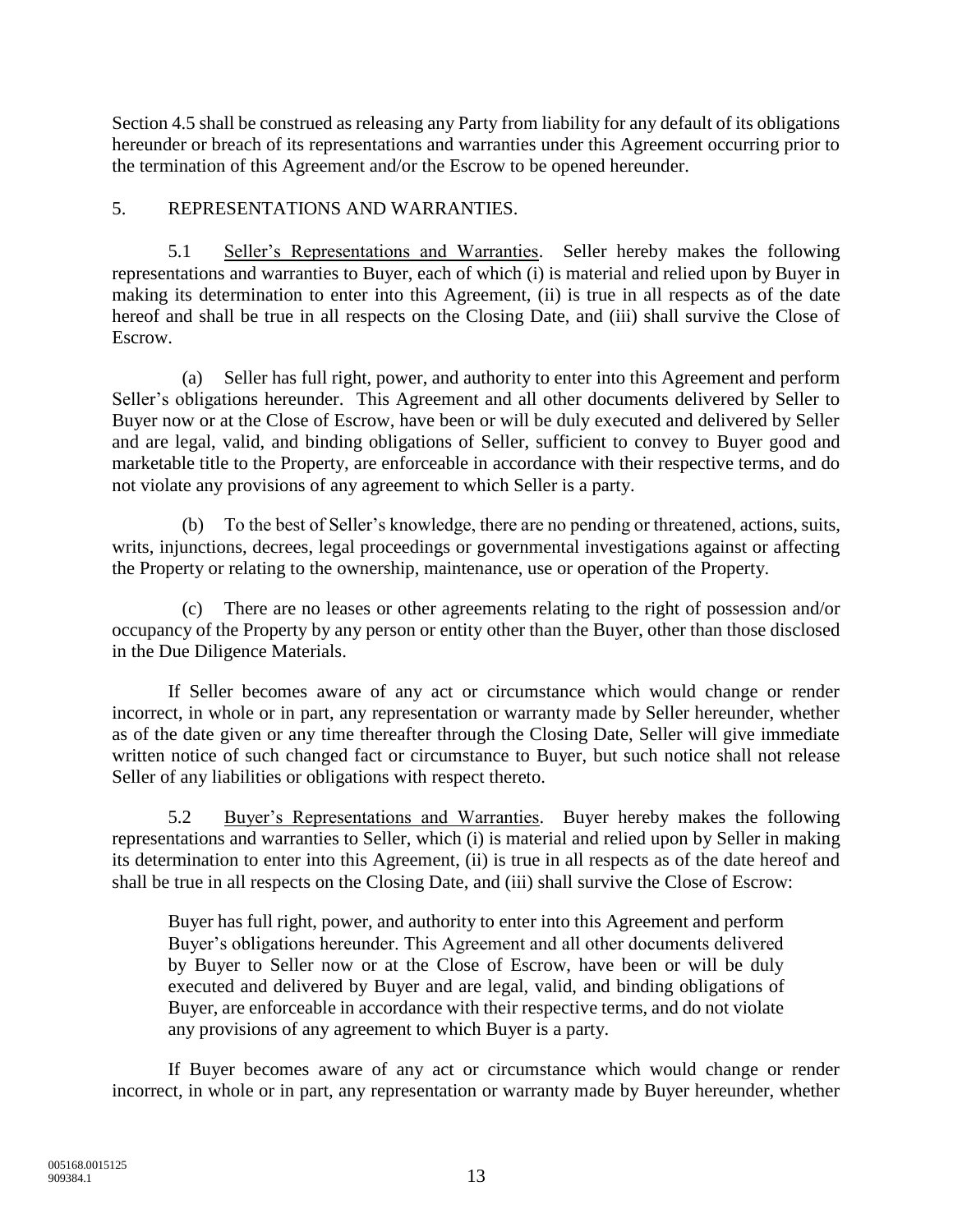as of the date given or any time thereafter through the Closing Date, Buyer will give immediate written notice of such changed fact or circumstance to Seller, but such notice shall not release Buyer of any liabilities or obligations with respect thereto.

5.3 Brokerage Commissions. Seller and Buyer each represents and warrants to the other that no third party is entitled to a broker's commission and/or finder's fee with respect to the transactions contemplated by this Agreement, unless as otherwise disclosed by Buyer prior to the Effective Date. Furthermore, should Buyer disclose any broker's commission and/or finder's fee applicable to the transactions contemplated by this Agreement, such commission and/or finder's fee shall in no way apply to the District, the Purchase Price, or any payments by the Parties hereunder. Each party agrees to indemnify and hold the other harmless from and against all liabilities, costs, damages, and expenses, including without limitation, attorneys' fees, resulting from any claims or fees or commissions, based upon agreements by it, if any, to pay a broker's commission and/or finder's fee.

5.4 "AS-IS". Except as provided in Section 5.1 above, Seller makes no representation or warranty of any kind as to the Property, including, but not limited to, the physical condition of the Property or the existence of any Hazardous Substance on or under the Property. As more specifically set forth in Section 2.3, Buyer acknowledges and agrees that except as specifically set forth herein it is purchasing the Property in an "As-Is" condition. Nothing in this Section 5.4 shall limit the effect of Sections 2.3, 2.4 or any other Section herein.

5.5 LIQUIDATED DAMAGES. BUYER AND SELLER AGREE THAT IN THE EVENT OF A DEFAULT OR BREACH OF THIS AGREEMENT BY BUYER, ACTUAL DAMAGES TO SELLER WOULD BE EXTREMELY DIFFICULT AND IMPRACTICAL TO ASCERTAIN, AND THEREFORE, AGREE THAT THE BID SECURITY AND THE ADDITIONAL DEPOSIT, PAID HEREUNDER SHALL CONSTITUTE LIQUIDATED DAMAGES TO SELLER UNDER THE PROVISIONS OF SECTION 1671 OF THE CALIFORNIA CIVIL CODE. BUYER HEREBY IRREVOCABLY INSTRUCTS ESCROW HOLDER, UPON SUCH BREACH OR DEFAULT BY BUYER, TO RELEASE SAID PAYMENT(S) AND ACCRUED INTEREST THEREON TO SELLER SHOULD ESCROW HOLDER THEN BE IN POSSESSION THEREOF. THE FOREGOING PROVISION SHALL IN NO WAY LIMIT OR IMPAIR SELLER'S RIGHT OR ABILITY TO RECOVER FROM BUYER ATTORNEY'S FEES TO WHICH SELLER MAY OTHERWISE BE ENTITLED UNDER THIS AGREEMENT OR ANY SUMS WHICH MAY BECOME DUE TO SELLER BASED UPON ANY INDEMNITY PROVIDED BY SELLER PURSUANT TO THE TERMS OF THIS AGREEMENT.

| Buyer's Initials  | Date |  |
|-------------------|------|--|
| Seller's Initials | Date |  |

# 6. MISCELLANEOUS.

6.1 Costs of Conveyance. All costs not covered in Section 3.6 herein shall be paid solely by Buyer, including, but not limited to, costs associated with further appraisals, inspections,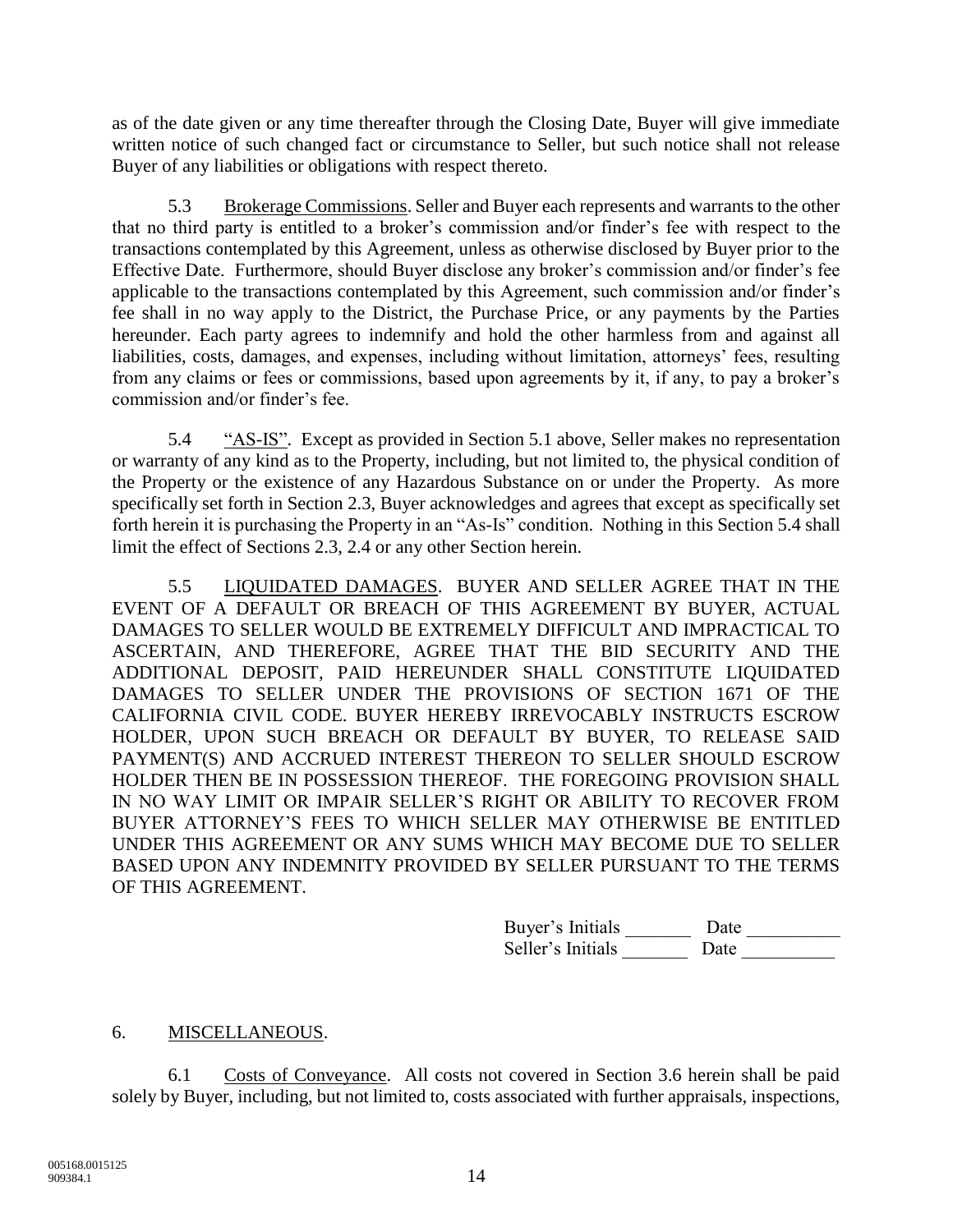title reports, preparation and recordation of documents, inspections and testing, and production of reproduction of Due Diligence Materials not otherwise provided by Seller.

6.2 Attorneys' Fees; Litigation. If either Party commences an action against the other Party arising out of or in connection with this Agreement, the prevailing Party shall be entitled to recover reasonable attorneys' fees and costs of suit from the losing Party, including expert witness fees and costs, and fees for discovery and appeal. Without limiting the Parties' indemnification obligations set forth in Section 2.4, the only remedies available to either Party in the enforcement of this Agreement or any obligation under this agreement shall be for injunctive relief, specific performance, and similar equitable remedies. No other remedy, including any remedy for damages shall be available to either Party in the enforcement of this Agreement or in the event of a default under the terms of this Agreement. In addition, neither Party shall be obligated for any economic or consequential damages or damages for lost profit or any other damages of like kind or nature in the event of a default on the part of the other Party.

6.3 Notices. All notices required to be delivered under this Agreement to the other Party must be in writing and shall be effective (i) when personally delivered by the other Party or messenger or courier thereof; (ii) upon receipt by the other Party or refusal to accept delivery by the other Party of United States mail, registered or certified; (iii) twenty-four (24) hours after deposit before the daily deadline time with a reputable overnight courier or service; or (iv) upon receipt of a telecopy or fax transmission, provided a hard copy of such transmission shall be thereafter delivered in one of the methods described in the foregoing (i) through (iii); in each case postage fully prepaid and addressed to the respective parties as set forth below or to such other address and to such other persons as the Parties may hereafter designate by written notice to the other Parties hereto:

| To Seller: | ORANGE UNIFIED SCHOOL DISTRICT<br>Attn: David A. Rivera, Assistant Superintendent of Business Service<br>1401 North Handy Street<br>Orange, California 92867<br>Phone: (714) 628-4059<br>Fax: (714) 628-4046<br>Email: drivera@orangeusd.org |
|------------|----------------------------------------------------------------------------------------------------------------------------------------------------------------------------------------------------------------------------------------------|
|            | With copy to: ATKINSON, ANDELSON, LOYA, RUUD & ROMO<br>Attn: Constance J. Schwindt<br>12800 Center Court Dr., Suite 300<br>Cerritos, California 90703-8597<br>Phone: (562) 653-3200<br>Fax: (562) 653-3333<br>Email: cschwindt@aalrr.com     |
| To Buyer:  | <b>CHAPMAN UNIVERSITY</b><br>Attn: $\qquad \qquad$                                                                                                                                                                                           |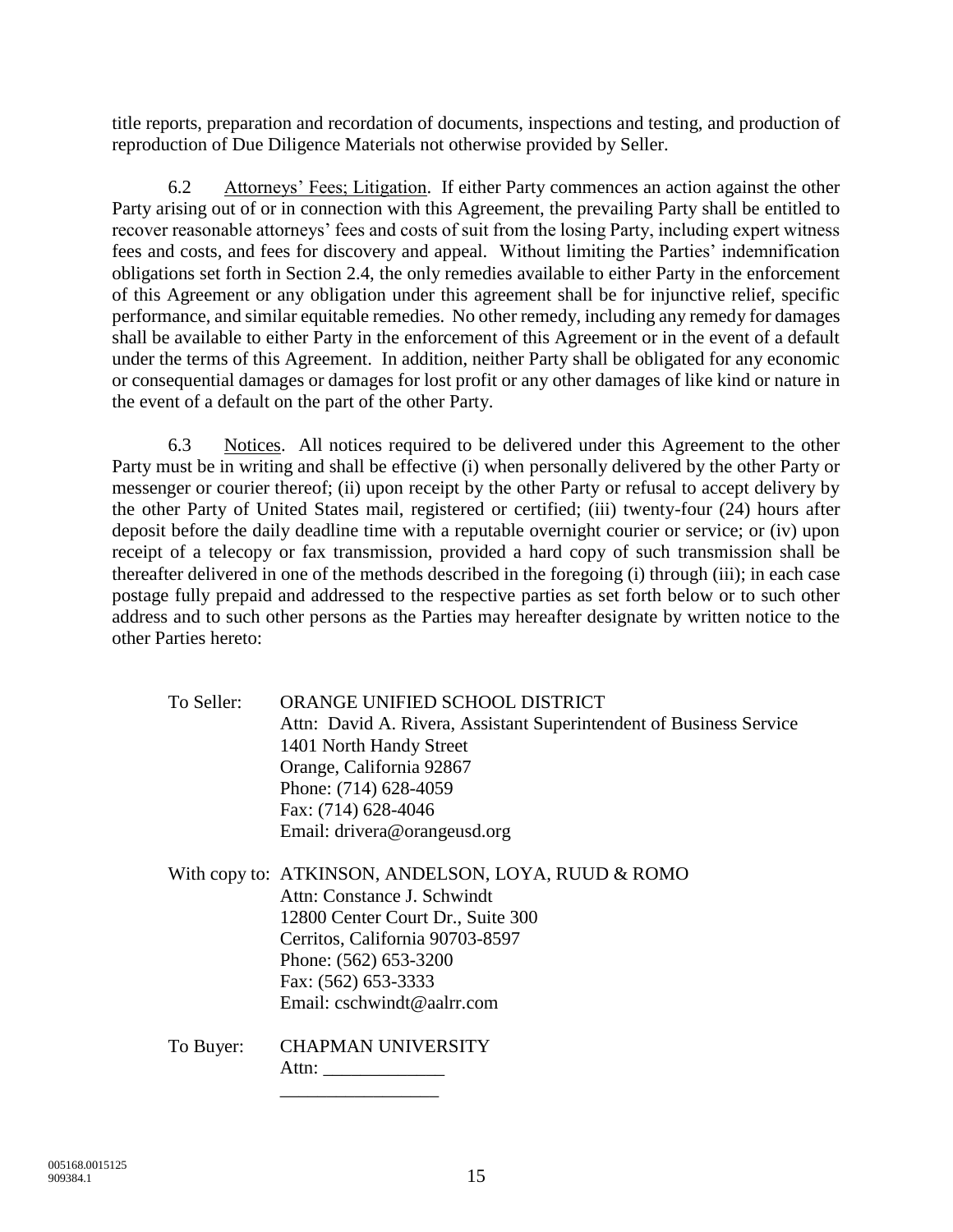|                                                                                       | Phone: $\frac{1}{\sqrt{1-\frac{1}{2}} \cdot \frac{1}{2}}$ |  |
|---------------------------------------------------------------------------------------|-----------------------------------------------------------|--|
|                                                                                       |                                                           |  |
|                                                                                       |                                                           |  |
| With copy to: $\sqrt{\frac{2}{1-\frac{1}{2}} \left(\frac{1}{2}-\frac{1}{2}\right)^2}$ |                                                           |  |
|                                                                                       |                                                           |  |
|                                                                                       |                                                           |  |

Email addresses are provided for convenience of communications between the parties but shall not constitute notice under this Section.

6.4 Authority. The person(s) executing this Agreement on behalf of the Parties hereto warrant that (i) such Party is duly organized and existing, (ii) they are duly authorized to execute and deliver this Agreement on behalf of said Party, (iii) by so executing this Agreement, such Party is formally bound to the provisions of this Agreement, and (iv) the entering into this Agreement does not violate any provision of any other agreement to which said Party is bound.

6.5 Execution in Counterpart. This Agreement may be executed in several counterparts, and all so executed shall constitute one agreement binding on all Parties hereto, notwithstanding that all Parties are not signatories to the original or the same counterpart.

6.6 Assignment. Neither Party shall assign this Agreement nor any right or privilege either party might have under this Agreement without the prior written consent of the other Party.

6.7 Third Party Beneficiaries. Nothing in this Agreement shall be construed to confer any rights upon any party not signatory to this Agreement.

6.8 Binding on Heirs. This Agreement shall be binding upon the parties hereto and their respective heirs, representatives, transferees, successors, and assigns.

6.9 Time of the Essence. Time is of the essence with respect to each of the terms, covenants, and conditions of this Agreement.

6.10 Condemnation. In the event that any substantial portion of the Property is taken or designated to be taken by condemnation proceedings, or proceedings in lieu thereof, prior to the Close of Escrow, Buyer shall have the right to terminate this Agreement and cancel Escrow by delivering to Seller and Escrow Holder written notice thereof. "Substantial portion" used in this Section 6.10, shall be defined as ten percent (10%) or more of the Property or the taking of a portion of the Property which materially affects the subdivision and development of the remainder of the Property. In the event Buyer does not elect to terminate this Agreement pursuant to this Section 6.10, Buyer shall be entitled to all condemnation proceeds upon the Close of Escrow for the purchase and sale of the Property.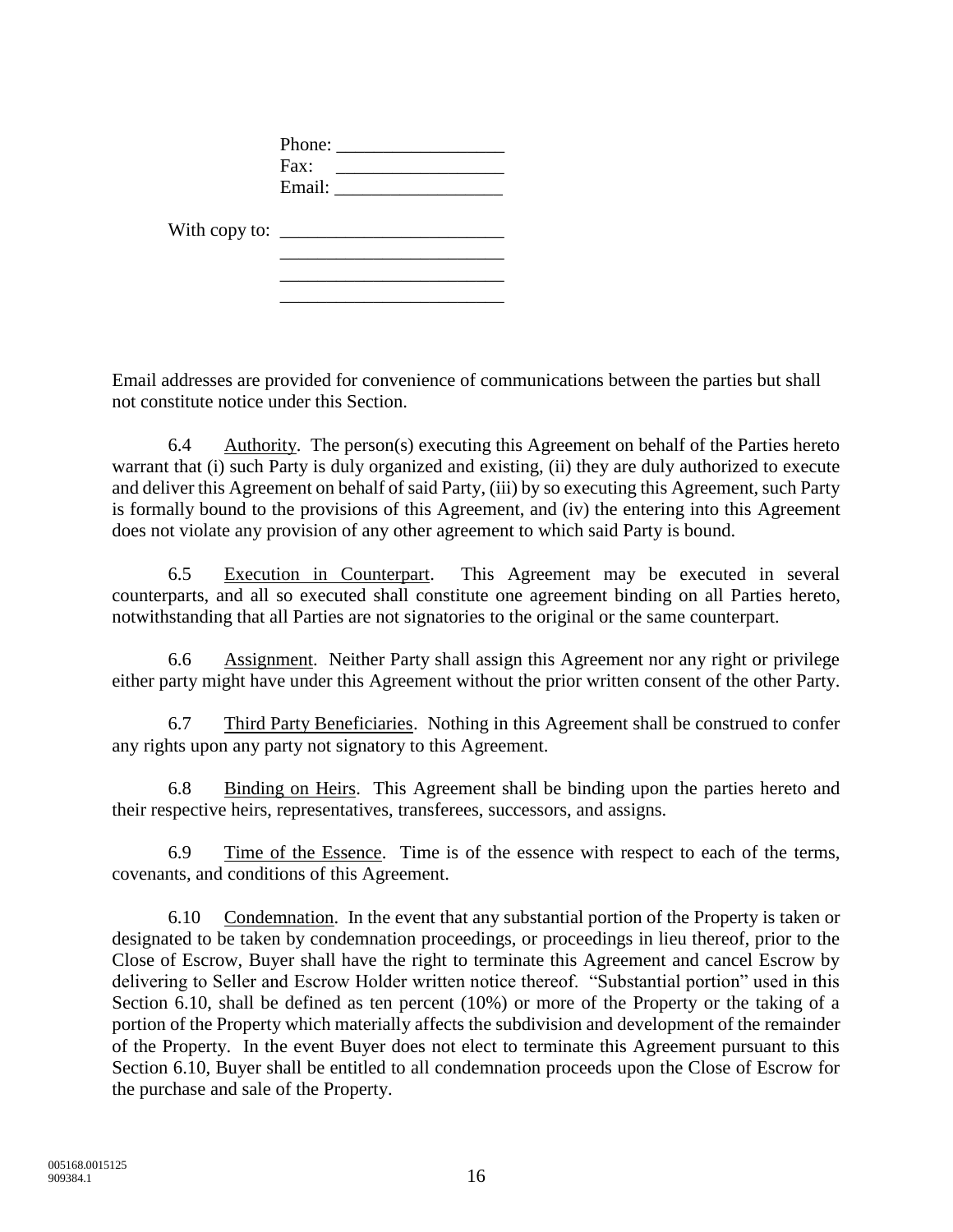6.11 Entire Agreement, Waivers and Amendments. This Agreement incorporates all of the terms and conditions mentioned herein, or incidental hereto, and supersedes all negotiations and previous agreements between the Parties with respect to all or part of the subject matter thereof. All waivers of the provisions of this Agreement must be in writing and signed by the appropriate authorities of the Party to be charged. Any amendment or modification to this Agreement must be in writing and executed by Seller and Buyer.

6.12 Exhibits. Exhibits "A," B," "C," and "D" attached to this Agreement are incorporated herein by this reference and made a part hereof. Said Exhibits are identified as follows:

| ``A"                        | $\sim$               | LEGAL DESCRIPTION OF LAND   |
|-----------------------------|----------------------|-----------------------------|
| $\mathbf{G}^{\prime\prime}$ | $\sim 100$ m $^{-1}$ | <b>GRANT DEED</b>           |
| $"C"$ -                     |                      | NON-FOREIGN AFFIDAVIT       |
| $\mathcal{L}$               | $\sim$               | ASSIGNMENT AND BILL OF SALE |

6.13 Effect of Recitals. The Recitals above are deemed true and correct, are hereby incorporated into this Section as though fully set forth herein, and Seller and Buyer acknowledge and agree that they are each bound by the same.

6.14 Section References. Any reference to any section of this Agreement cited without a decimal includes all sections following the cited section. For example, a reference to Section 5 includes  $5.1$ ,  $5.1(a)$ , et seq.

6.15 Severability. If any provision in this Agreement is held by a court of competent jurisdiction to be invalid, void, or unenforceable, the remaining provisions will nevertheless continue in full force without being impaired or invalidated in any way.

6.16 Interpretation: Governing Law. This Agreement shall be construed according to its fair meaning and as if prepared by both Parties hereto. This Agreement shall be construed in accordance with the laws of the State of California in effect at the time of the execution of this Agreement with venue in Orange County, California.

6.17 No Merger and Covenants to Survive Escrow. The covenants and agreements contained in this Agreement shall survive the Close of Escrow and the Closing Date and will not merge in with any instrument conveying title to Buyer. All representations, warranties, agreements, and obligations of the parties will, despite any investigation made by any party to this Agreement, survive Closing Date, and the same will inure to the benefit of and be binding on the parties' respective successors and assigns.

6.18 Conflicts of Interest. No director, officer, official, representative, agent or employee of the Buyer or Seller shall have any financial interest, direct or indirect, in this Agreement.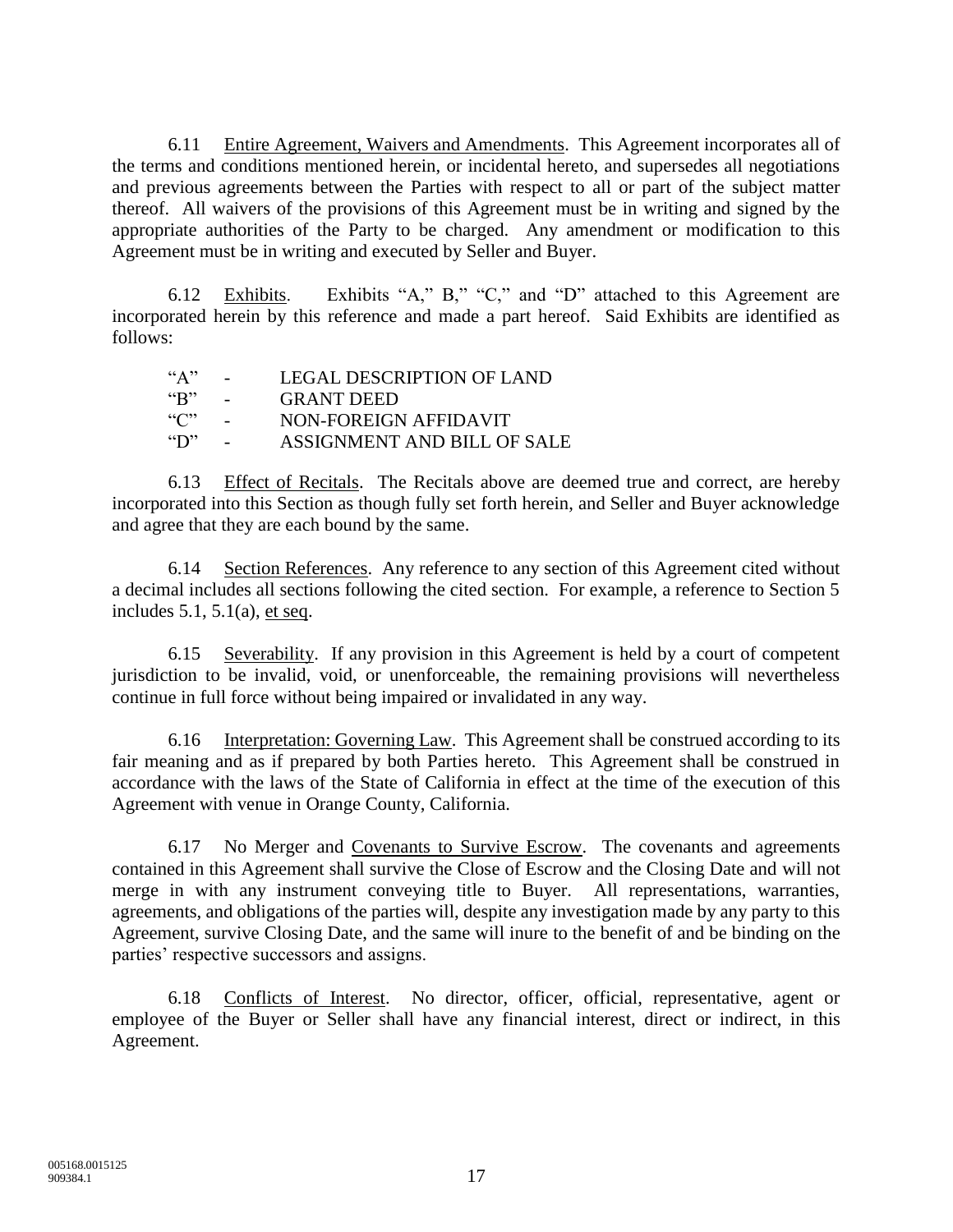6.19 Nondiscrimination. There shall be no discrimination by Seller nor Buyer against any person on account of race, color, religion, sex, marital status, national origin, or ancestry in the performance of their respective obligations under this Agreement.

6.20 Rights and Remedies are Cumulative. Except as may be otherwise expressly stated in this Agreement, the rights and remedies of the Parties are cumulative, and the exercise by any Party of one or more of its right or remedies shall not preclude the exercise by it, at the same time or at different times, or any other rights or remedies for the same default or any other default by another party.

6.21 Provisions Required by Law Deemed Inserted. Each and every provision of law and clause required by law to be inserted in this Agreement shall be deemed to be inserted herein and the Agreement shall be read and enforced as though it were included herein, and if through mistake or otherwise any such provision is not inserted, or is not correctly inserted, then upon application of either party the Agreement shall forthwith be physically amended to make such insertion or correction.

6.22 Cooperation. Buyer and Seller acknowledge that it may be necessary to execute documents other than those specifically referred to herein in order to complete the acquisition of the Property, and/or to accomplish the objectives and requirements that are set out in this Agreement. Both Buyer and Seller hereby agree to cooperate with each other by executing such other documents or taking such other actions as may be reasonably necessary to complete this transaction in accordance with the intent of the parties as evidenced in this Agreement and the Exhibits attached hereto.

**\* \* \* Signatures on Following Page \* \* \***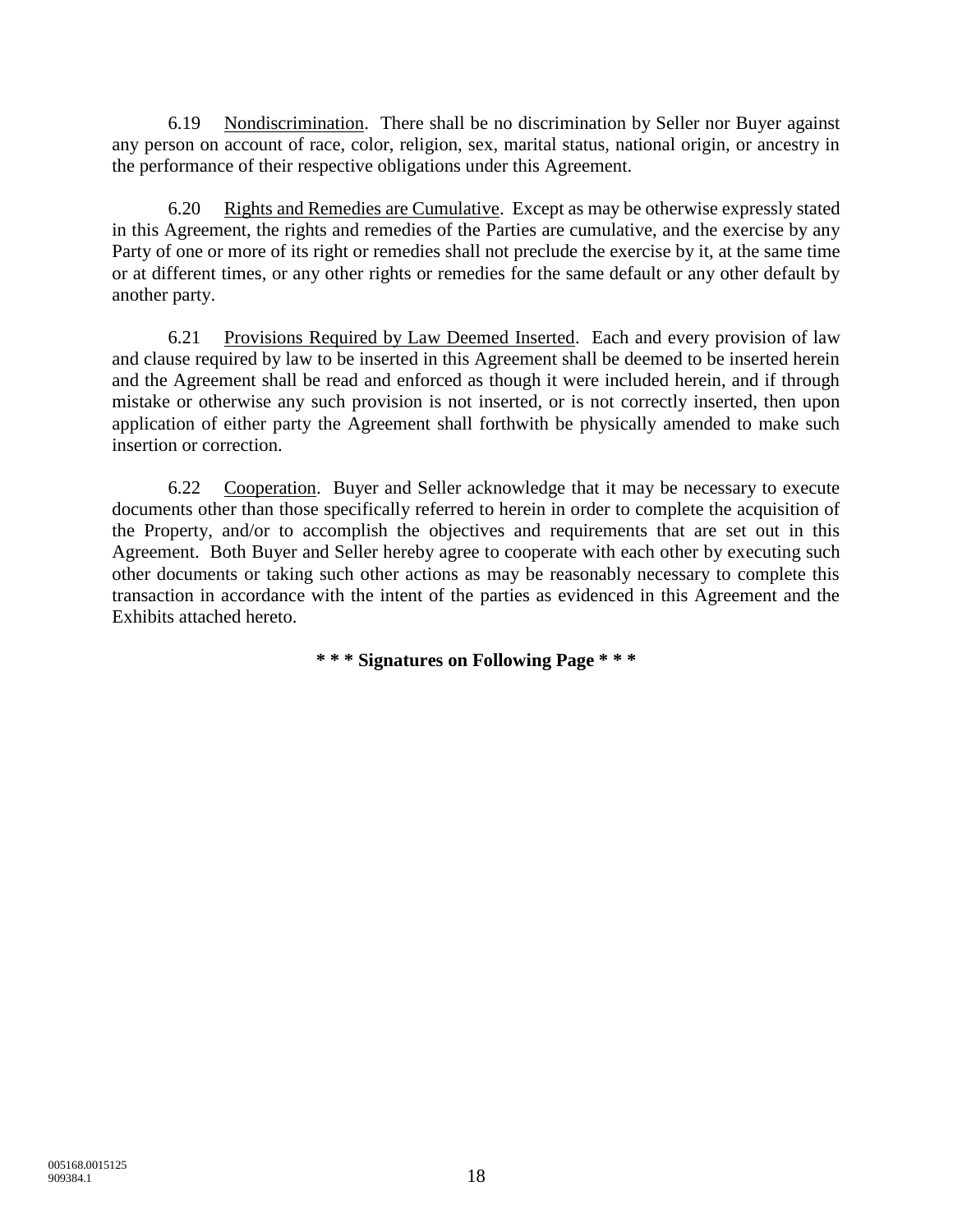**IN WITNESS WHEREOF**, this Agreement has been executed as of the Effective Date.

# **Seller: ORANGE UNIFIED SCHOOL DISTRICT**

\_\_\_\_\_\_\_\_\_\_\_\_\_\_\_\_\_\_\_\_\_\_\_\_\_\_\_\_\_\_\_\_\_\_\_\_\_

By: David A. Rivera, Assistant Superintendent of Business Services

### **APPROVED AS TO FORM:**

# **ATKINSON, ANDELSON, LOYA, RUUD & ROMO**

By: \_\_\_\_\_\_\_\_\_\_\_\_\_\_\_\_\_\_\_\_\_\_\_\_\_\_\_\_\_\_\_\_\_\_\_\_\_\_\_\_

Constance J. Schwindt, Esq., legal counsel for Orange Unified School District

### **Buyer: CHAPMAN UNIVERSITY, a California nonprofit corporation**

| Dy.    |  |
|--------|--|
| - ITST |  |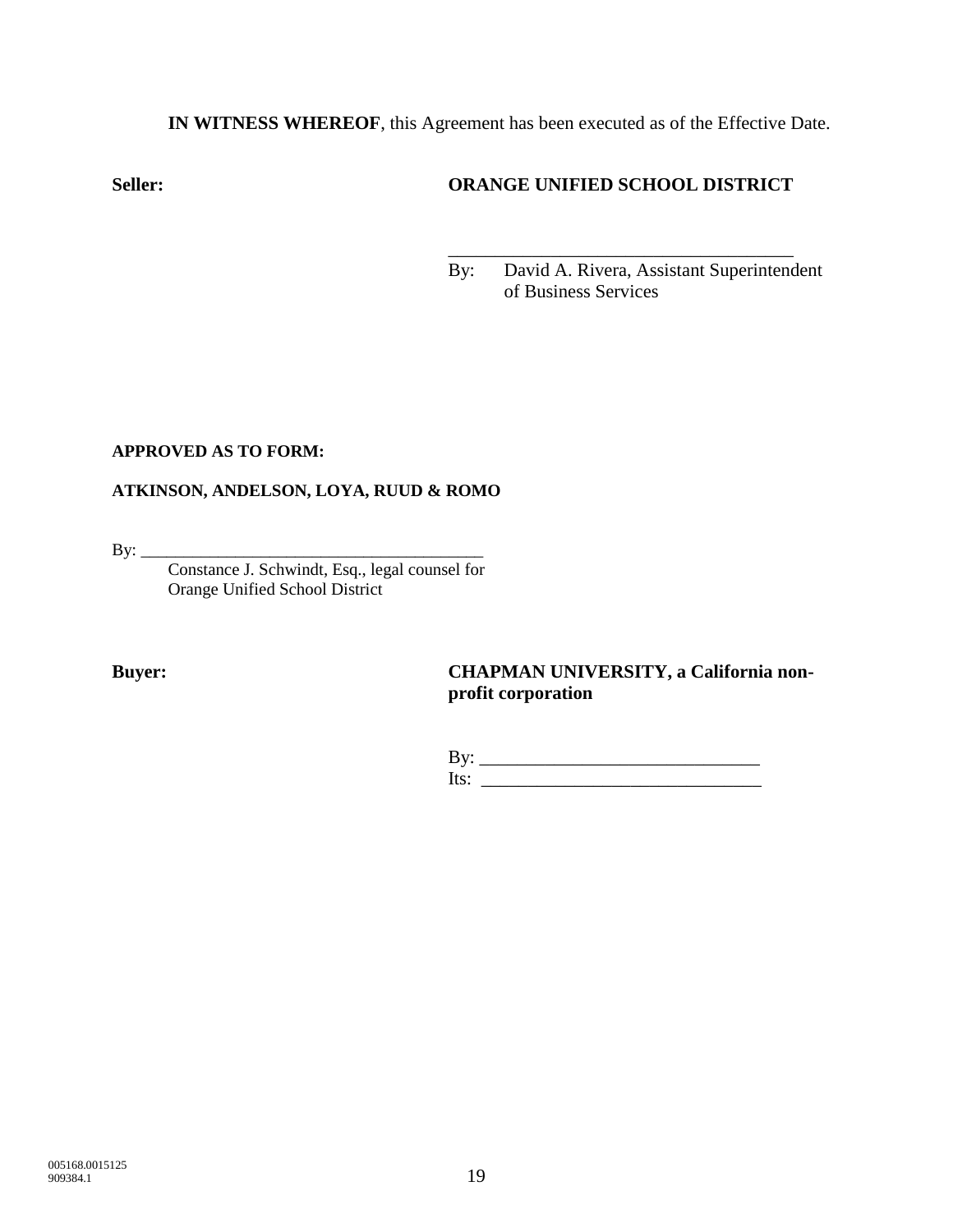### **EXHIBIT "A"**

### **LEGAL DESCRIPTION AND DEPICTION OF LAND**

#### **LEGAL DESCRIPTION**

Real property in the City of Orange, County of Orange, State of California, described as follows:

PARCEL 1:

 $\mathbf{v}$ 

LOTS 1 AND 2 OF TRACT NO. 566, AS PER MAP RECORDED IN BOOK 18, PAGE 20 OF<br>MISCELLANEOUS MAPS, IN THE OFFICE OF THE COUNTY RECORDER OF ORANGE COUNTY.

**PARCEL 2:** 

LOTS 4 THROUGH 7, INCLUSIVE, AND THE NORTH 18 FEET OF LOT 3 OF THE JOHN R. SCHOOLEY'S FIRST ADDITION TO THE CITY OF ORANGE, AS PER MAP RECORDED IN BOOK 6, PAGE 17 OF MISCELLANEOUS MAPS IN THE OFFICE OF THE COUNTY RECORDER OF ORANGE COUNTY.

#### **PARCEL 3:**

THAT PORTION OF THE SOUTHEAST QUARTER OF LOT 4 IN BLOCK G OF THE A.B. CHAPMAN THAT PORTION OF THE SOUTHEAST QUARTER OF LOT 4 IN BLOCK G OF THE A.B. CHAPMAN TRACT, A SURVEYED BY FRANK LECOUVREUR IN DECEMBER 1870, DESCRIBED AS FOLLOWS:<br>TEGINNING AT A POINT 33 FEET WEST OF THE EAST LINE OF OLIVE STREET

#### PARCEL 4:

BEGINNING AT A POINT 33 FEET WEST OF THE EAST LINE OF OLIVE STREET AND 200 FEET **NORTH OF THE NORTH LINE OF WALNUT AVENUE, IN ORANGE, SAID POINT BEIN 200 TEE EAST LINE OF THE WEST 5 ACRES OF THE SOUTHEAST QUARTER OF SAID LOT 4, BLOCK G OF THE A. B. CHAPMAN TRACT, THENCE WEST 165 FEET TO A POST, THENCE** 

APN: PORTION OF 039-132-15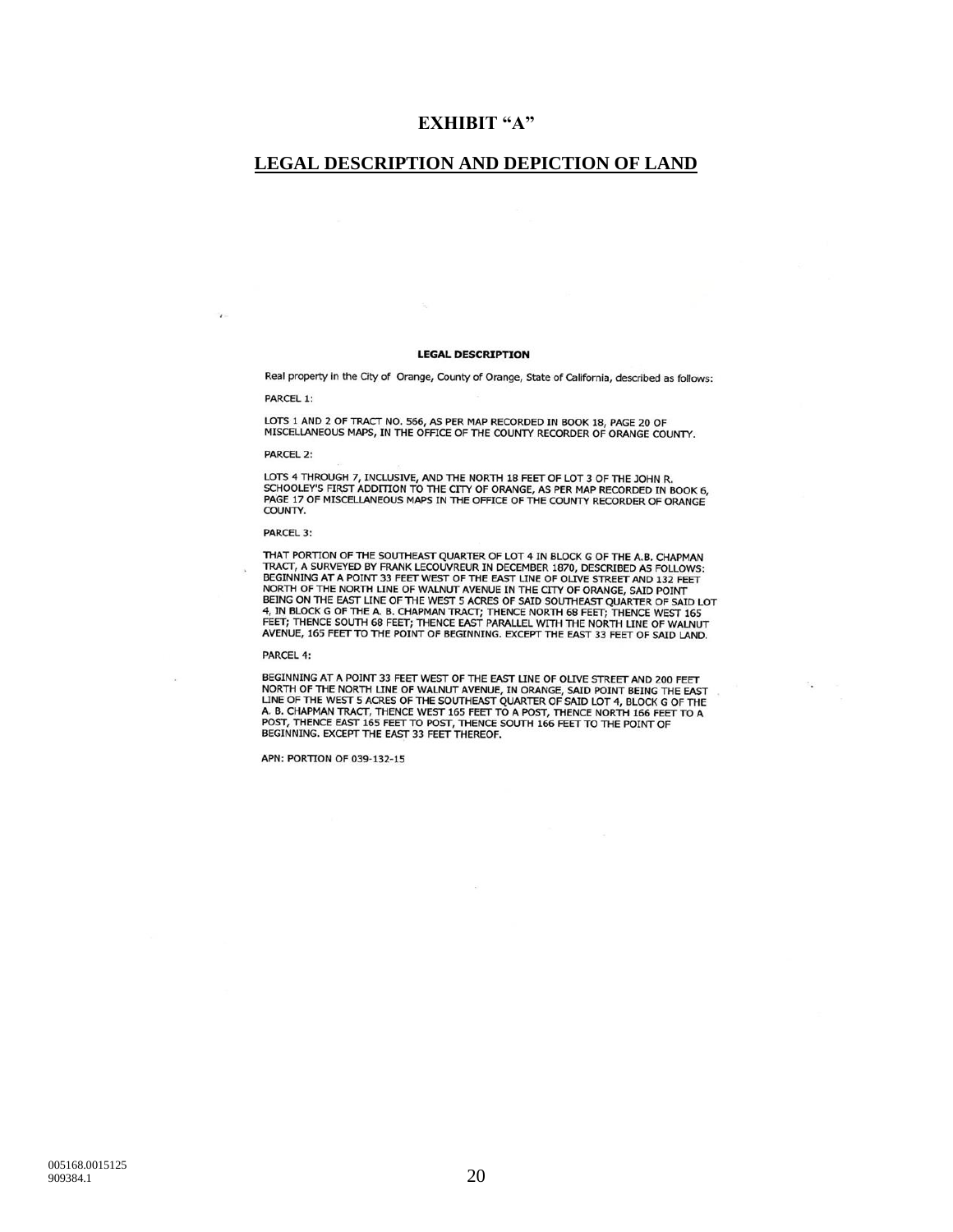



 $\overline{7}$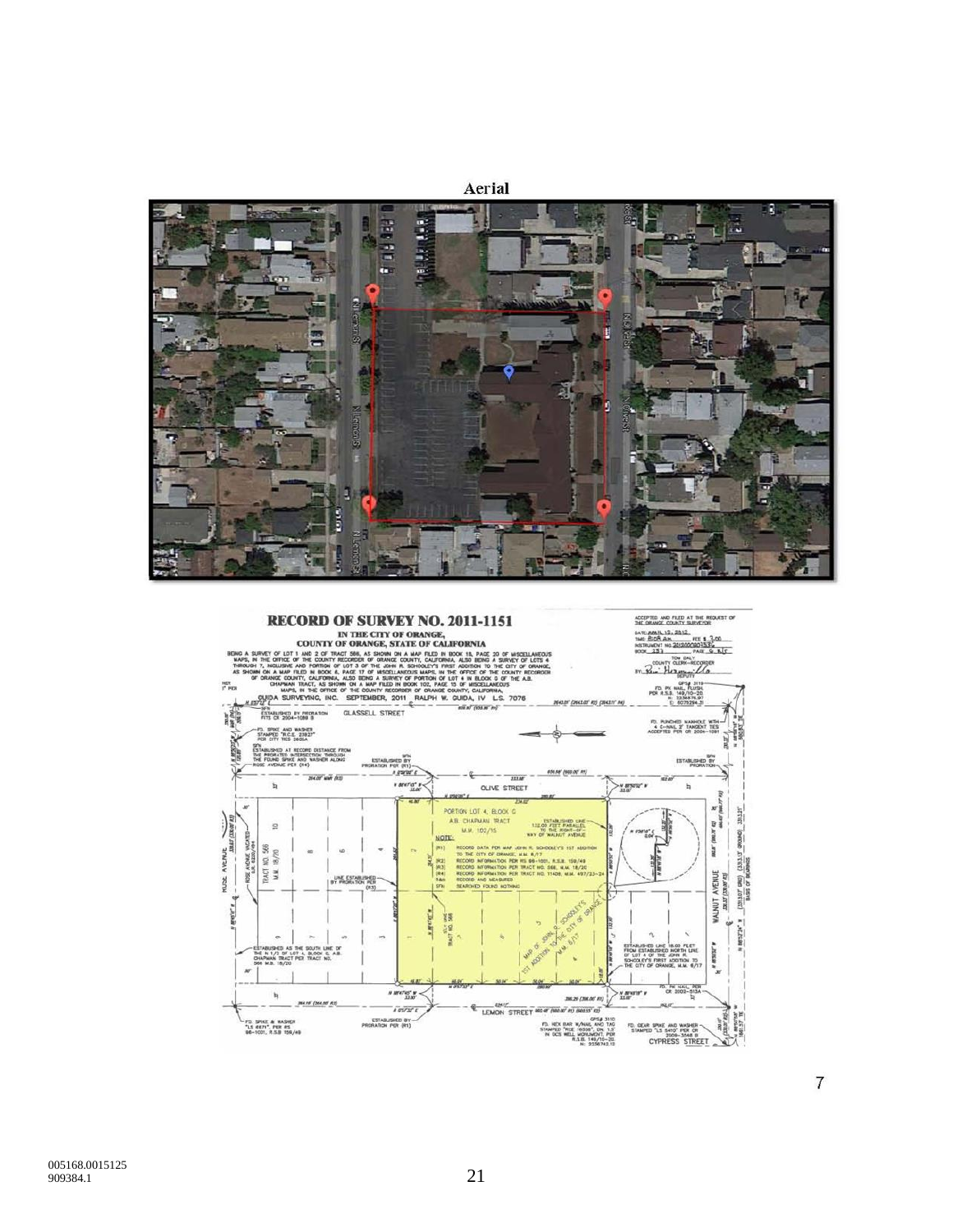### **EXHIBIT "B"**

RECORDING REQUESTED BY AND WHEN RECORDED RETURN TO:

CHAPMAN UNIVERSITY, Attn: \_\_\_\_\_\_\_\_\_\_\_\_\_\_\_

\_\_\_\_\_\_\_\_\_\_\_\_\_\_\_\_\_\_\_\_ \_\_\_\_\_\_\_\_\_\_\_\_\_\_\_\_\_\_\_\_

(Space Above For Recorder's Use)

\_\_\_\_\_\_\_\_\_\_\_\_\_\_\_\_\_\_\_\_\_\_\_\_\_\_\_\_\_\_\_\_\_\_\_\_\_\_\_\_\_\_\_\_\_\_\_\_\_\_\_\_\_\_\_\_\_\_\_\_\_\_\_\_\_\_\_\_\_\_\_\_

\_\_\_\_\_\_\_\_\_\_\_\_\_\_\_\_\_\_\_\_\_\_\_\_\_\_\_\_\_\_\_\_\_\_\_\_\_\_\_\_\_\_\_\_\_\_\_\_\_\_\_\_\_\_\_\_\_\_\_\_\_\_\_\_\_\_\_\_\_\_\_\_\_\_\_\_\_\_

*add applicable transfer/documentary tax information*

### **GRANT DEED**

FOR A VALUABLE CONSIDERATION, receipt of which is hereby acknowledged, ORANGE UNIFIED SCHOOL DISTRICT, a public school district duly organized and existing under Chapter 1 of Division 3 of Title 2 of the Education Code of the State of California, hereby grants to CHAPMAN UNIVERSITY, a California non-profit corporation, that certain real property located in the City of Orange, State of California, along with all improvements thereon, as described in the legal description attached hereto as Exhibit "A," incorporated herein by this reference.

### THE PROPERTY IS CONVEYED TO GRANTEE SUBJECT TO:

1. Current taxes and assessments. The property interest conveyed herein may be subject to real property taxation and/or assessment. In such event, (lessee, permittee, concessionaire, etc.) shall pay before delinquency, all taxes or assessments which at any time may be levied by the State, County, City or any other tax or assessment-levying body upon the (leased, assigned, concession, etc.) premises and any improvements or fixtures located thereon.

2. All other covenants, conditions, restrictions, reservations, rights, rights of way, easements and title matters whether or not of record or visible from an inspection of the Property and all matters which an accurate survey of the Property would disclose.

### **Dated:\_\_\_\_\_\_\_\_\_\_\_\_\_\_\_\_ ORANGE UNIFIED SCHOOL DISTRICT**

\_\_\_\_\_\_\_\_\_\_\_\_\_\_\_\_\_\_\_\_\_\_\_\_\_\_\_\_\_\_\_\_\_\_\_\_\_

By: David A. Rivera, Assistant Superintendent of Business Services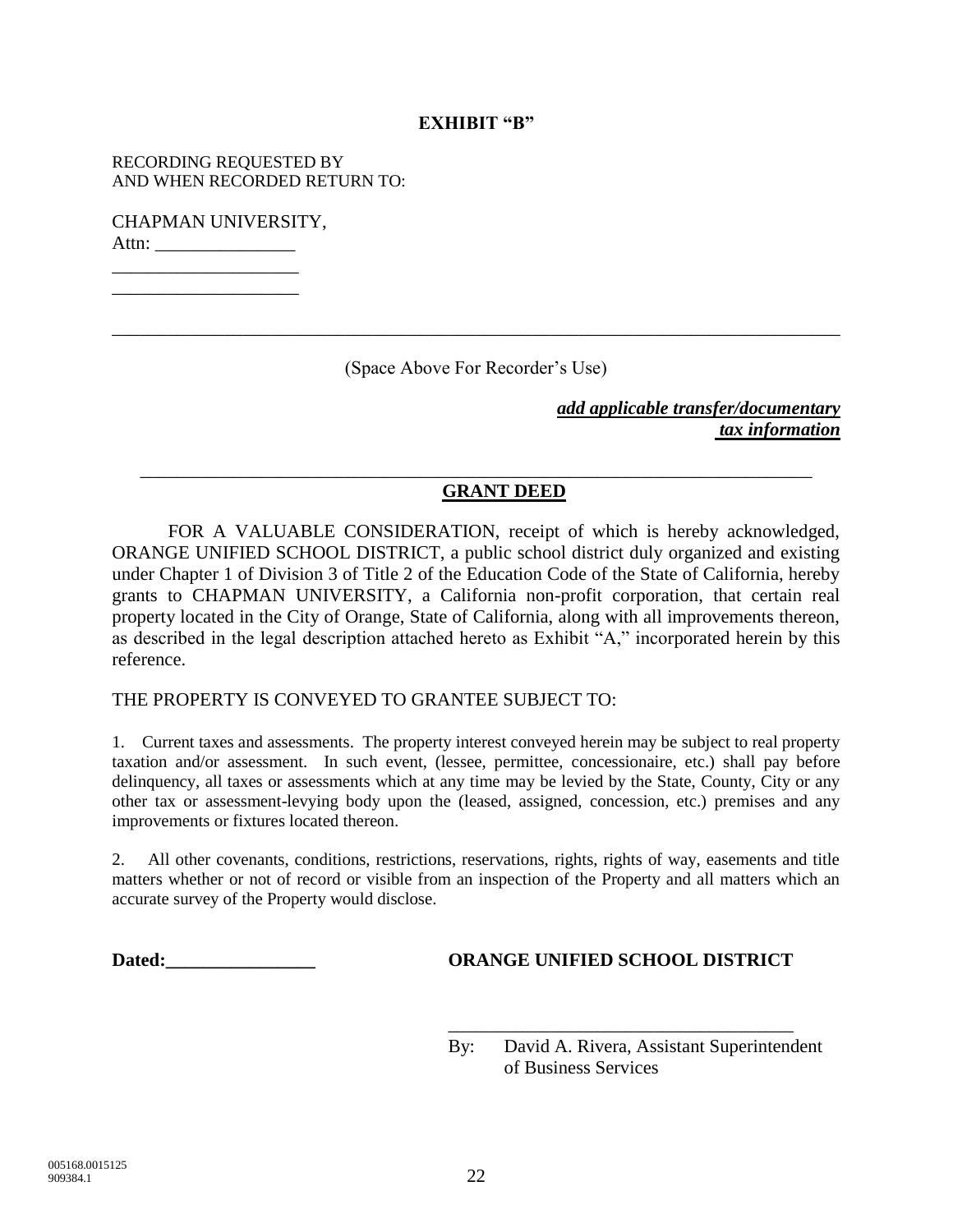### **EXHIBIT "A" TO GRANT DEED**

### **LEGAL DESCRIPTION OF LAND**

 $\mathcal{A}$  .

#### **LEGAL DESCRIPTION**

Real property in the City of Orange, County of Orange, State of California, described as follows: PARCEL 1:

LOTS 1 AND 2 OF TRACT NO. 566, AS PER MAP RECORDED IN BOOK 18, PAGE 20 OF MISCELLANEOUS MAPS, IN THE OFFICE OF THE COUNTY RECORDER OF ORANGE COUNTY.

PARCEL 2:

LOTS 4 THROUGH 7, INCLUSIVE, AND THE NORTH 18 FEET OF LOT 3 OF THE JOHN R.<br>SCHOOLEY'S FIRST ADDITION TO THE CITY OF ORANGE, AS PER MAP RECORDED IN BOOK 6,<br>PAGE 17 OF MISCELLANEOUS MAPS IN THE OFFICE OF THE COUNTY RECORDER

PARCEL 3:

THAT PORTION OF THE SOUTHEAST QUARTER OF LOT 4 IN BLOCK G OF THE A.B. CHAPMAN TRACT, A SURVEYED BY FRANK LECOUVREUR IN DECEMBER 1870, DESCRIBED AS FOLLOWS:<br>BEGINNING AT A POINT 33 FEET WEST OF THE EAST LINE OF OLIVE STREET

PARCEL 4:

BEGINNING AT A POINT 33 FEET WEST OF THE EAST LINE OF OLIVE STREET AND 200 FEET NORTH OF THE NORTH LINE OF WALNUT AVENUE, IN ORANGE, SAID POINT BEING THE EAST LINE OF THE A. B. CHAPMAN TRACT, THENCE WEST 16 A DOCK OF THE A

 $\mathcal{F}$ 

APN: PORTION OF 039-132-15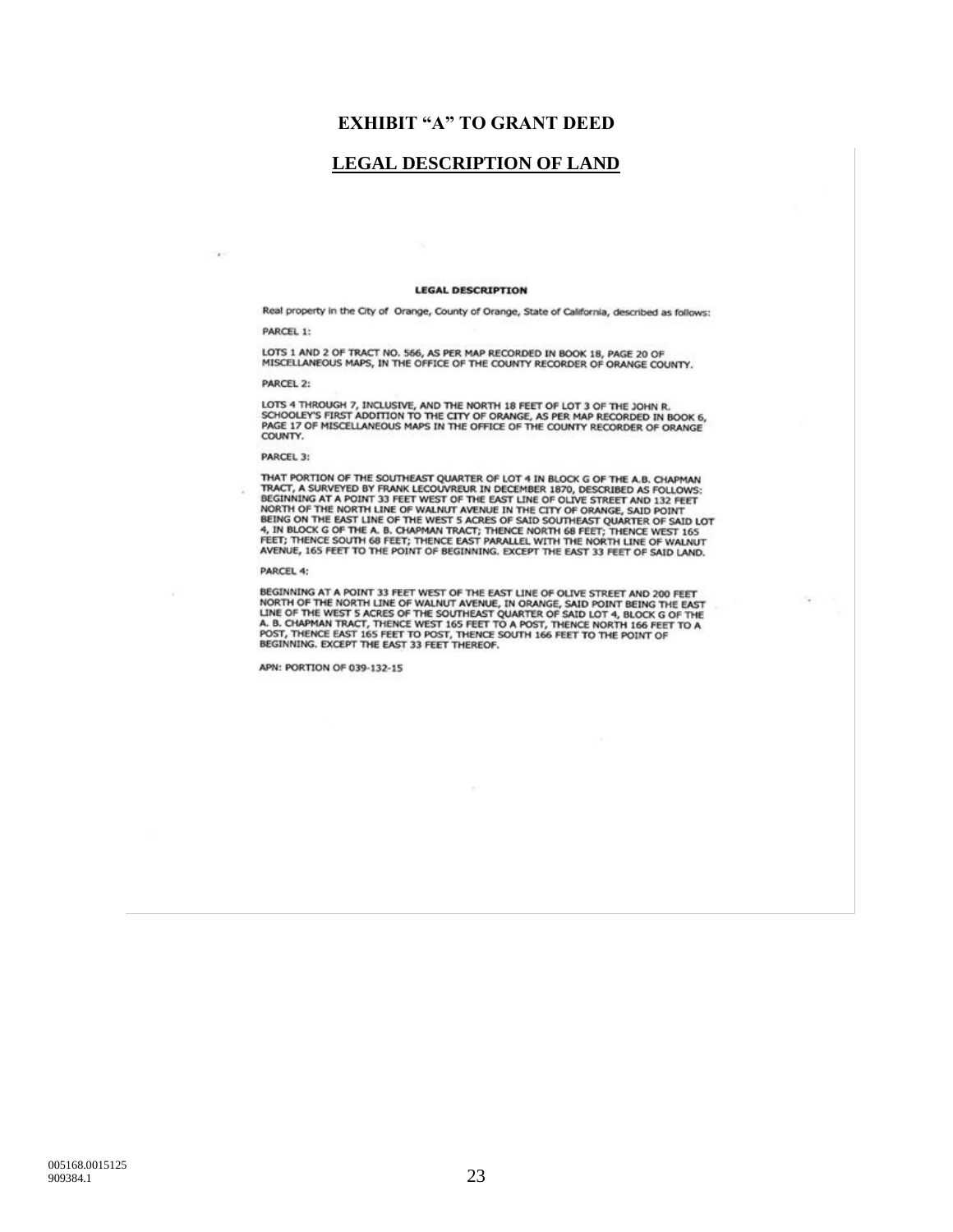### **EXHIBIT "C"**

### **NON-FOREIGN AFFIDAVIT**

Section 1445 of the Internal Revenue Code provides that the transferee of an interest in real property located in the United States must withhold tax if the transferor is a foreign person. To inform CHAPMAN UNIVERSITY, a California non-profit corporation ("Transferee"), that withholding of tax is not required upon the sale by ORANGE UNIFIED SCHOOL DISTRICT, a public school district duly organized and existing under Chapter 1 of Division 3 of Title 2 of the Education Code of the State of California ("Transferor"), of its fee simple interest in that certain real property sold pursuant to the Agreement for Purchase and Sale of Real Property and Joint Escrow Instructions dated \_\_\_\_\_\_\_\_\_\_, 2020, which real property is described in the legal description attached hereto as Exhibit "A," incorporated herein by this reference, the undersigned hereby certifies the following:

1. The Transferor is not a foreign corporation, foreign partnership, foreign trust, or foreign estate (as those terms are defined in the Internal Revenue Code and the income tax regulations promulgated thereunder);

2. The Transferor's United States Taxpayer Identification Number is \_\_\_\_\_\_\_\_\_\_\_\_\_\_;

3. The Transferor's office address is 1401 North Handy Street, Orange CA 92867, and

4. The Internal Revenue Service has not issued any notice with respect to Transferor or listed Transferor as a person whose affidavit may not be relied upon for purposes of Section 1445 of the Internal Revenue Code.

The Transferor understands that this certification may be disclosed to the Internal Revenue Service by Transferee and that any false statement contained herein could be punished by fine, imprisonment or both.

Under penalty of perjury, I declare that I have examined this certification and to the best of my knowledge and belief it is true, correct and complete, and I further declare that I am the Superintendent of Transferor and that I have authority to sign this document on behalf of the Transferor.

### **Dated:\_\_\_\_\_\_\_\_\_\_\_\_\_\_\_\_ ORANGE UNIFIED SCHOOL DISTRICT**

\_\_\_\_\_\_\_\_\_\_\_\_\_\_\_\_\_\_\_\_\_\_\_\_\_\_\_\_\_\_\_\_\_\_\_\_\_

By: David A. Rivera, Assistant Superintendent of Business Services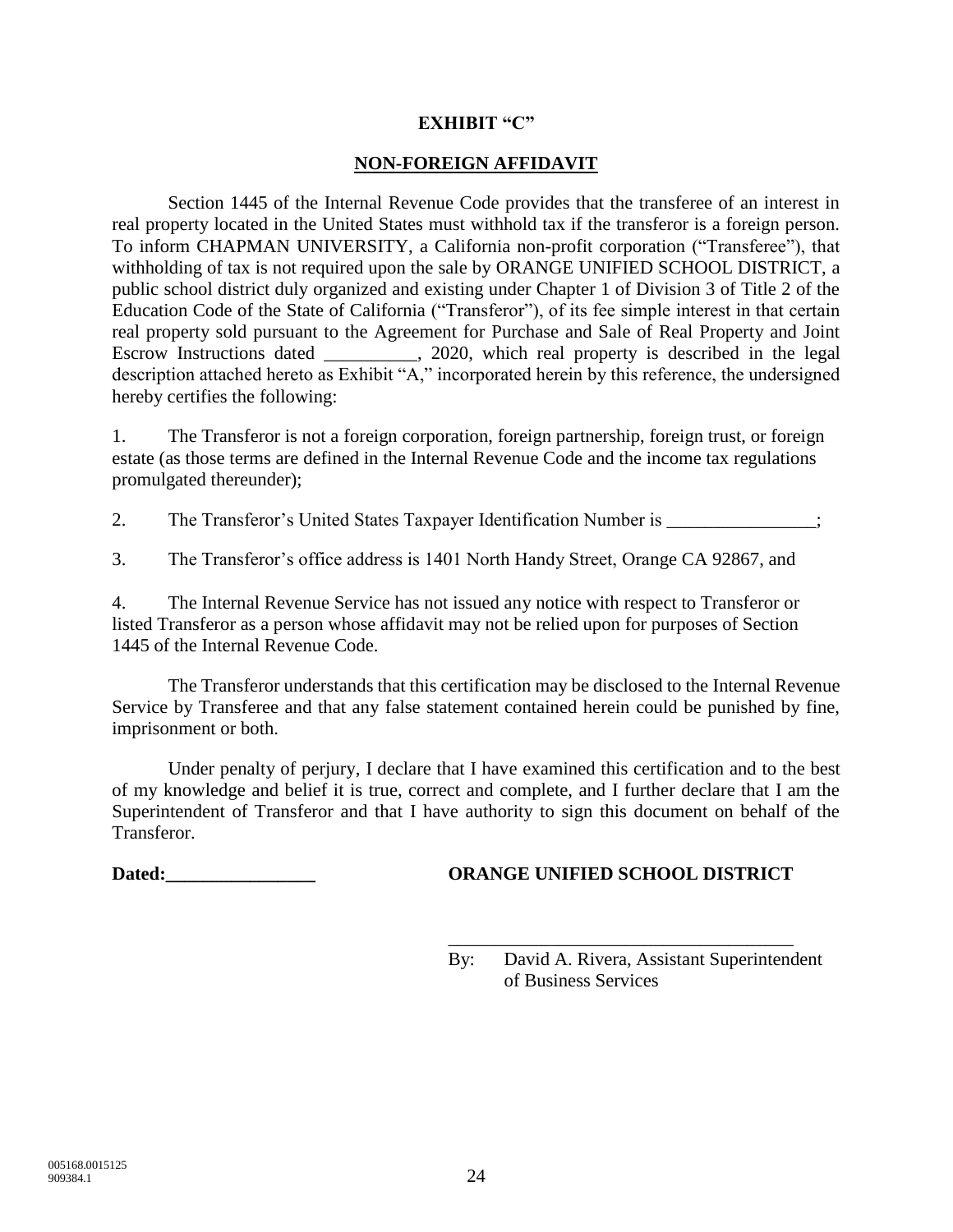### **EXHIBIT "A" TO NON-FOREIGN AFFIDAVIT**

### **LEGAL DESCRIPTION OF LAND**

#### **LEGAL DESCRIPTION**

Real property in the City of Orange, County of Orange, State of California, described as follows: PARCEL 1:

LOTS 1 AND 2 OF TRACT NO. 566, AS PER MAP RECORDED IN BOOK 18, PAGE 20 OF<br>MISCELLANEOUS MAPS, IN THE OFFICE OF THE COUNTY RECORDER OF ORANGE COUNTY.

PARCEL 2:

×.

LOTS 4 THROUGH 7, INCLUSIVE, AND THE NORTH 18 FEET OF LOT 3 OF THE JOHN R.<br>SCHOOLEY'S FIRST ADDITION TO THE CITY OF ORANGE, AS PER MAP RECORDED IN BOOK 6,<br>PAGE 17 OF MISCELLANEOUS MAPS IN THE OFFICE OF THE COUNTY RECORDER COUNTY.

PARCEL 3:

THAT PORTION OF THE SOUTHEAST QUARTER OF LOT 4 IN BLOCK G OF THE A.B. CHAPMAN TRACT, A SURVEYED BY FRANK LECOUVREUR IN DECEMBER 1870, DESCRIBED AS FOLLOWS:<br>BEGINNING AT A POINT 33 FEET WEST OF THE EAST LINE OF OLIVE STREET AVENUE, 165 FEET TO THE POINT OF BEGINNING. EXCEPT THE EAST 33 FEET OF SAID LAND.

#### PARCEL 4:

BEGINNING AT A POINT 33 FEET WEST OF THE EAST LINE OF OLIVE STREET AND 200 FEET BOSININING AT A POINT 33 FEET WEST OF THE EAST LINE OF THE NORTH LINE OF THE NORTH LINE OF WALNUT AVENUE, IN ORANGE, SAID POINT BEING THE EAST LINE OF THE NORTH LINE OF THE SOUTHEAST QUARTER OF SAID LOT 4, BLOCK G OF THE A

п.,

APN: PORTION OF 039-132-15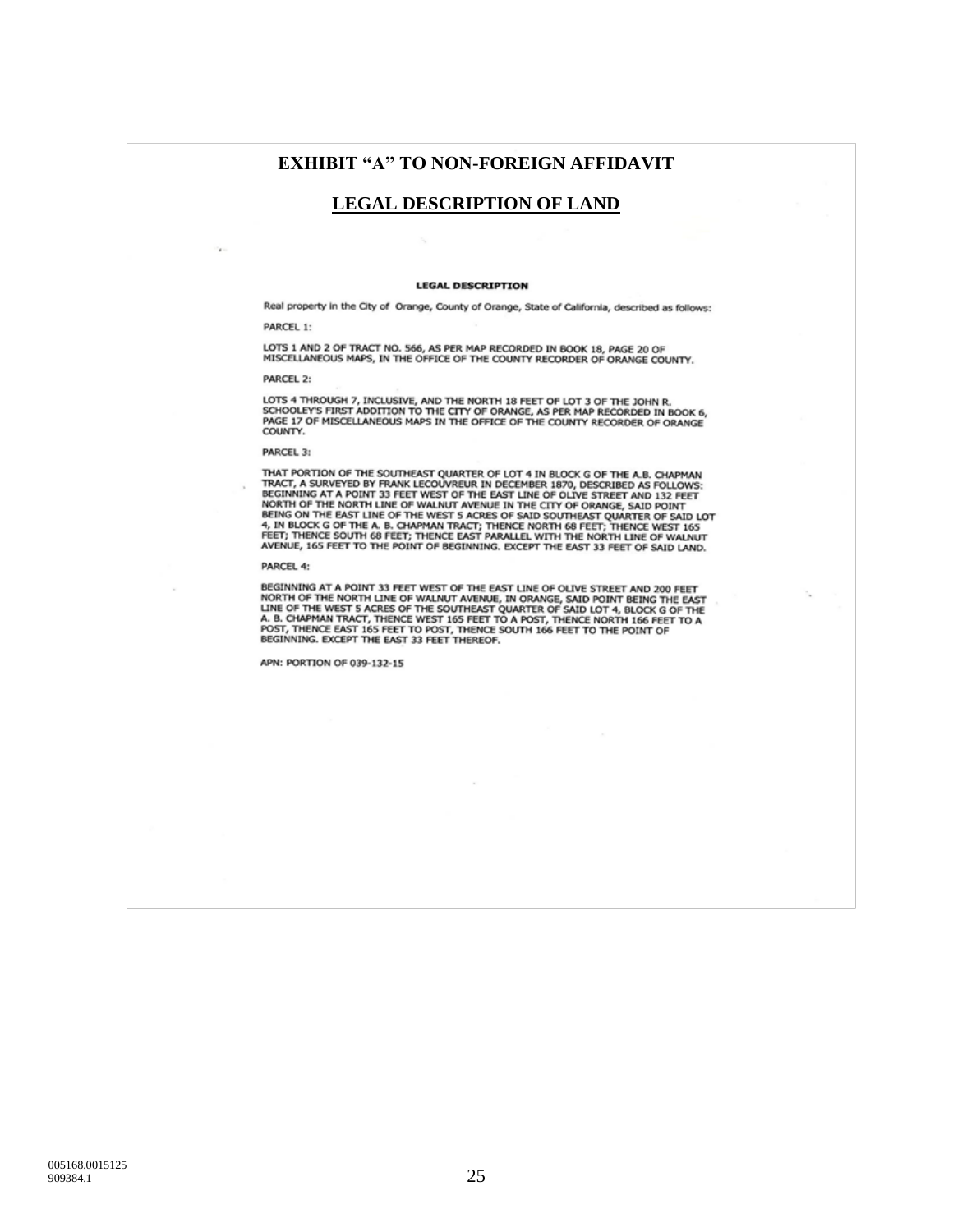### **EXHIBIT "D"**

### **ASSIGNMENT AND BILL OF SALE**

This ASSIGNMENT AGREEMENT AND BILL OF SALE ("Assignment and Bill of Sale") to the Purchase and Sale and Joint Escrow Instructions ("Purchase Agreement") by and between ORANGE UNIFIED SCHOOL DISTRICT, a public school district duly organized and existing under Chapter 1 of Division 3 of Title 2 of the Education Code of the State of California ("District" or "Seller" depending on context) and CHAPMAN UNIVERSITY, a California nonprofit corporation ("Buyer") dated 2020, is hereby entered into this day of \_\_\_\_\_\_\_\_, 201\_ ("Effective Date") as follows:

A. WHEREAS, District and Buyer have entered into the Purchase Agreement for the sale by District to Buyer of that certain real property consisting of approximately 1.70 acres of land located at 541 North Lemon Street, Orange, California 92867, known generally as the District's former Killefer Elementary School Property ("Land") as more particularly set forth in the Purchase Agreement; and

B. WHEREAS, the execution and delivery of this Assignment and Bill of Sale is required to consummate the Close of Escrow. Capitalized terms used herein and not otherwise defined shall have the meanings provided to them in the Purchase Agreement.

NOW, THEREFORE, in consideration of the benefits set forth herein and in the Purchase Agreement, the parties hereto hereby agree as follows:

Seller hereby grants, sells, conveys, assigns, transfers, sets over to, and vests in the Buyer, its successors and assigns, all of the right, title, and interest, legal or equitable, of the Seller in and to any and all improvements and fixtures associated with the Property, excepting all of Seller's personal property, furnishing, equipment, and materials, which shall be removed from the Property prior to the Close of Escrow.

Seller hereby assigns all of its right, title and interest in and to the Property to Buyer, including: all licenses, permits, certificates of occupancy, approvals, dedications, subdivision maps and entitlements issued, approved or granted by governmental authorities with jurisdiction over the Property, or otherwise in connection with the Property; any and all development rights and other intangible rights, titles, interests, privileges and appurtenances owned by District and in any way related to or used in connection with the Property and its operation; and all licenses, consents, easements, rights of way and approvals required from private parties to make use of the utilities (collectively, "Licenses and Permits"); and

Seller hereby assigns, sells, transfers, sets over and delivers unto Buyer all of District's estate, right, title and interest in and to the Licenses and Permits, and Buyer hereby accepts such Assignment and Bill of Sale.

Although the Property is being sold by Seller and Buyer in an "AS-IS" condition, as a courtesy to Buyer, and without any indemnification or representation regarding the extent, nature, quality or even existence of any Licenses and Permits, Seller hereby covenants that Seller will,